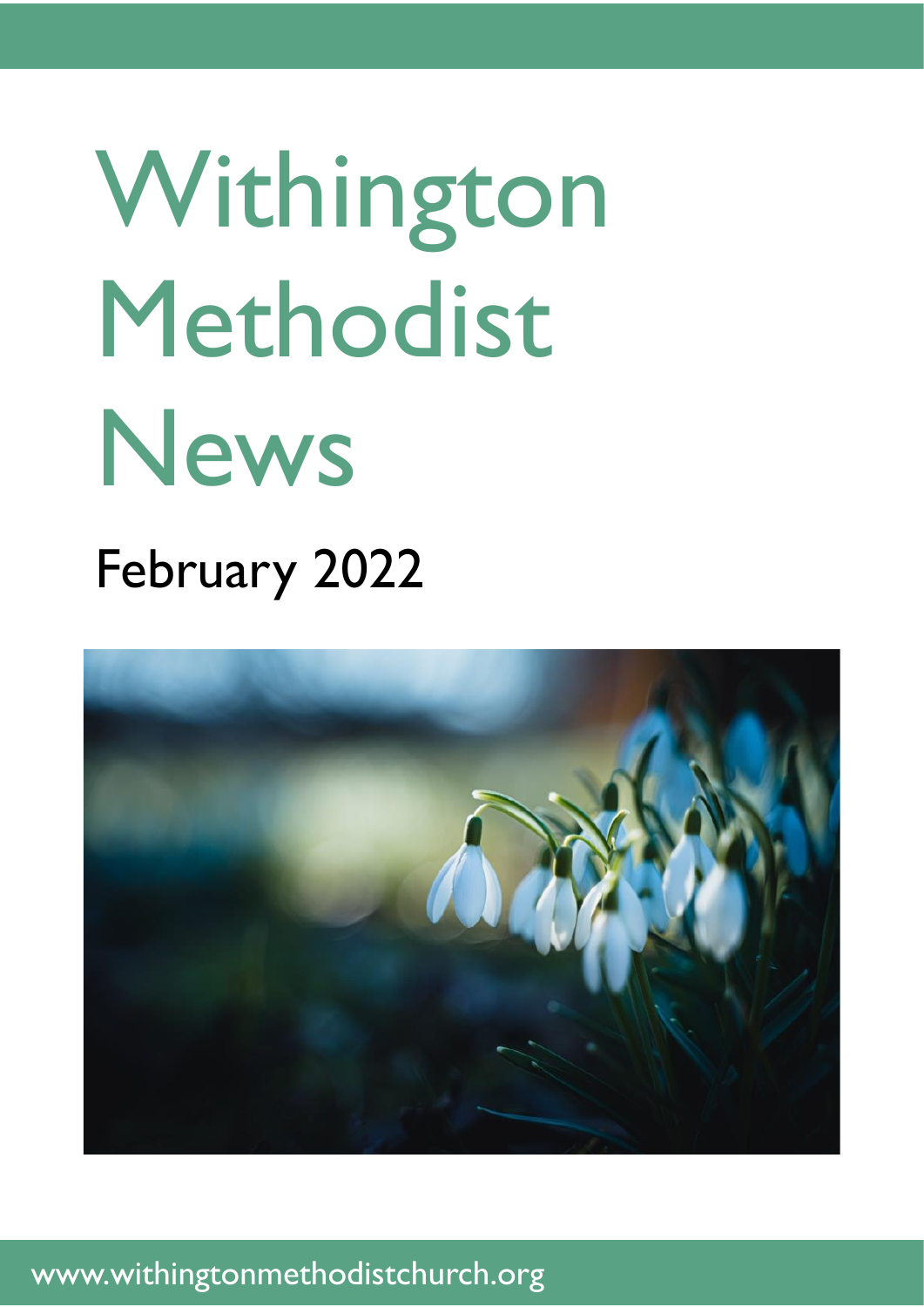## SUNDAY WORSHIP

Sundays at 10.45am

6th Feb Local Arrangement - Rev. Peter Went 13th Feb Matt Smith 20th Feb Rev. Krystyna Kwarciak, Covenant service, live streamed 27th Feb Deacon Pru Cahil

## DEAR FRIENDS,

Nearly 30 years ago, Collin Raye, on an Album "In This Life" sang a song "That Was a River" which I remember listening to as a little girl. Because of its words and melody, it was my Mum's favourite.The chorus goes as follows:

That was a river This is an ocean, That never carried this much emotion, Nothing compares to this deep devotion, That was a river, This is an ocean.

Raye's song compares a past love to the intensity of a current love but hidden within the romantic intent of the song is a profound theological truth. (I seriously doubt the writers of the song intended that!) While the loves, passionate and otherwise, of this earth are sweet, powerful, and life-altering, they are mere rivers compared to the love God has for us in Jesus Christ.

Did you know the protecting, sustaining love of parents who gave you life and nurtured you in growth? That was a river. God's love is an ocean.

Did you know the joy of loving brothers and sisters, with whom you shared common life experiences, family history and loyalty? That was a river. God's love is an ocean.

Do you have the privilege of sharing your life and love with a spouse who loves, treasures and respects you? That is a river. God's love is an ocean.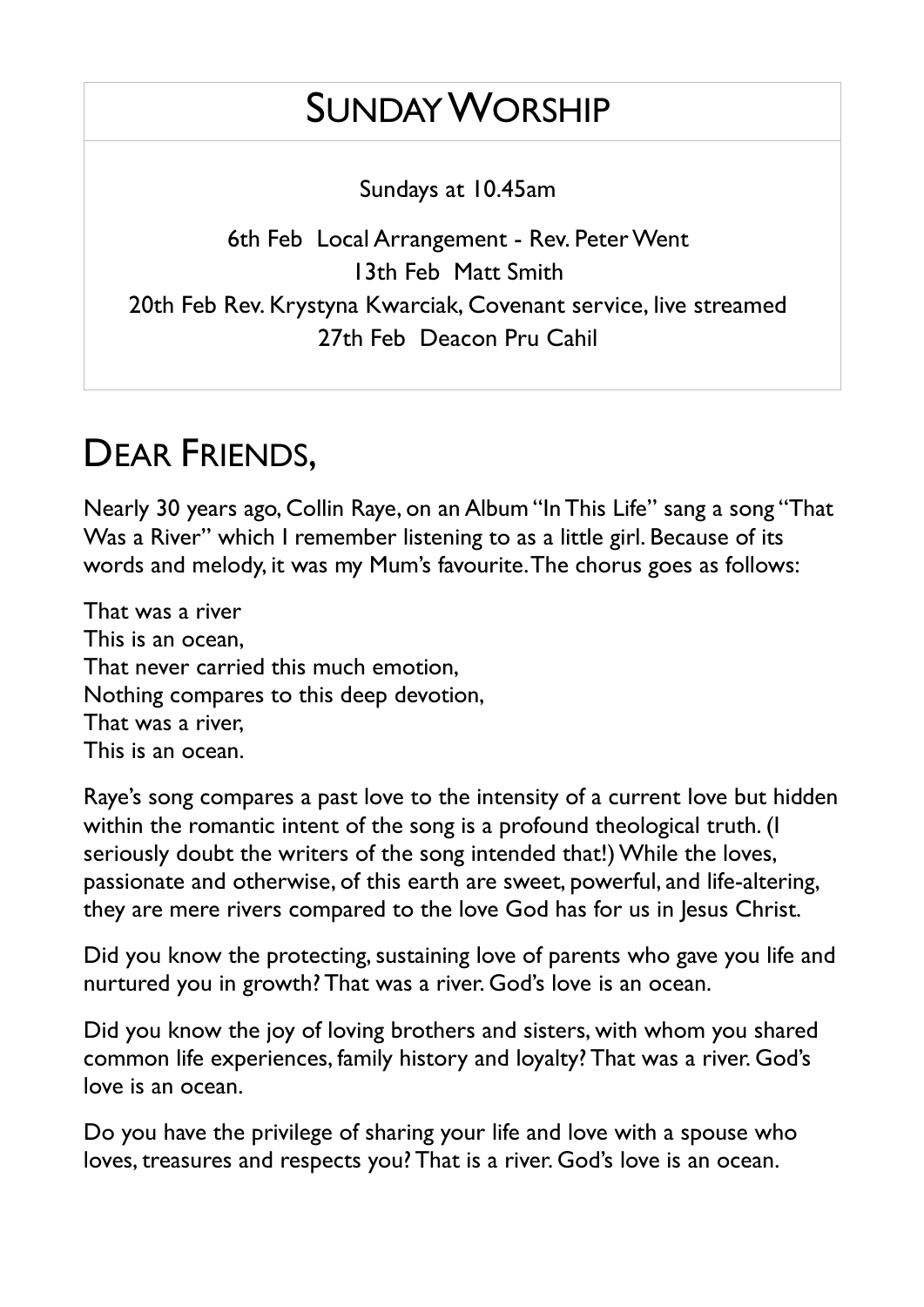Do you have children who mean more to you than life itself?

That is a river. God's love is an ocean.

Do you have friends who are always there for you, to encourage, to support, to help, to laugh or to cry with, as the situation demands?

That is a river. God's love is an ocean.

Whether you like it or not, Valentine's Day is fast approaching and everywhere you go there are cards, hearts and flowers encouraging us to celebrate love and friendship in all its forms. This time of year is also a reminder that we are all 'kept safe in God's love' (Jude 1,21). We don't have to do anything, in fact we can't do anything, to merit or earn it. We don't have to be born into a certain family or faith group to know this love, it's not based on what we do, what we have, or what we achieve. It's God's free gift to us all, and something certainly worth celebrating.

### Wishing you a sunny and peaceful February,

## Rev. Krystyna

## PRAYER LIST

#### We remember in our prayers:

The family of Elaine, the family of Harold, Lizzie, Muriel, lasibe and family, Peter N., John, Marguerite, Helen Osei, Linda, Ora and Stasi, Henry, Promilla and family

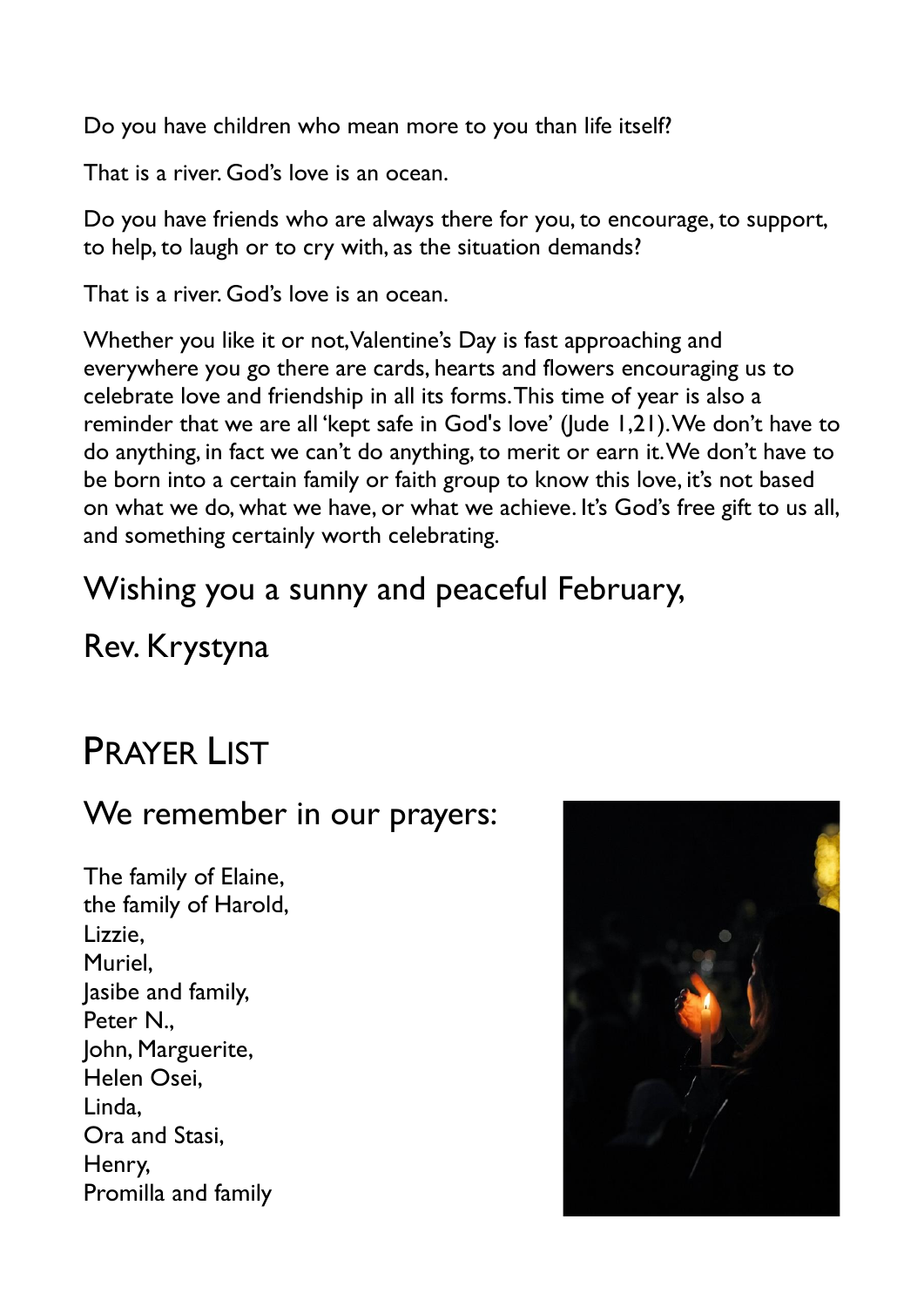# WORSHIP WITH US

## Sunday Morning In Person Worship

We are happy to haver our doors fully open again at Withington. The booking system is no longer in place, everyone is welcome to come whenever works for them.

The current Covid-19 safety measures in place at WMC are as follows:

We will continue to wear masks during worship and social distancing will be maintained at 1 m+.

We are allowed to sing quietly with our masks on.

Socialising after the service is permitted, but without refreshments.

Communion is celebrated with bread and wine in individual glasses as usual.

#### Reflections and written worship resources:

If you are not on email and would like to receive a printed copy of our weekly reflections or written worship resources for Sunday,

please contact Krystyna on 0161 612 2668.

## Coffee Morning and Bible Study on Zoom:

We have a virtual coffee morning every Monday from 11:00 am and a weekly Bible Study every Wednesday from 2:00 pm

Joining details for both meetings are the same every week:

<https://us02web.zoom.us/j/84141198605>

Meeting ID: 841 4119 8605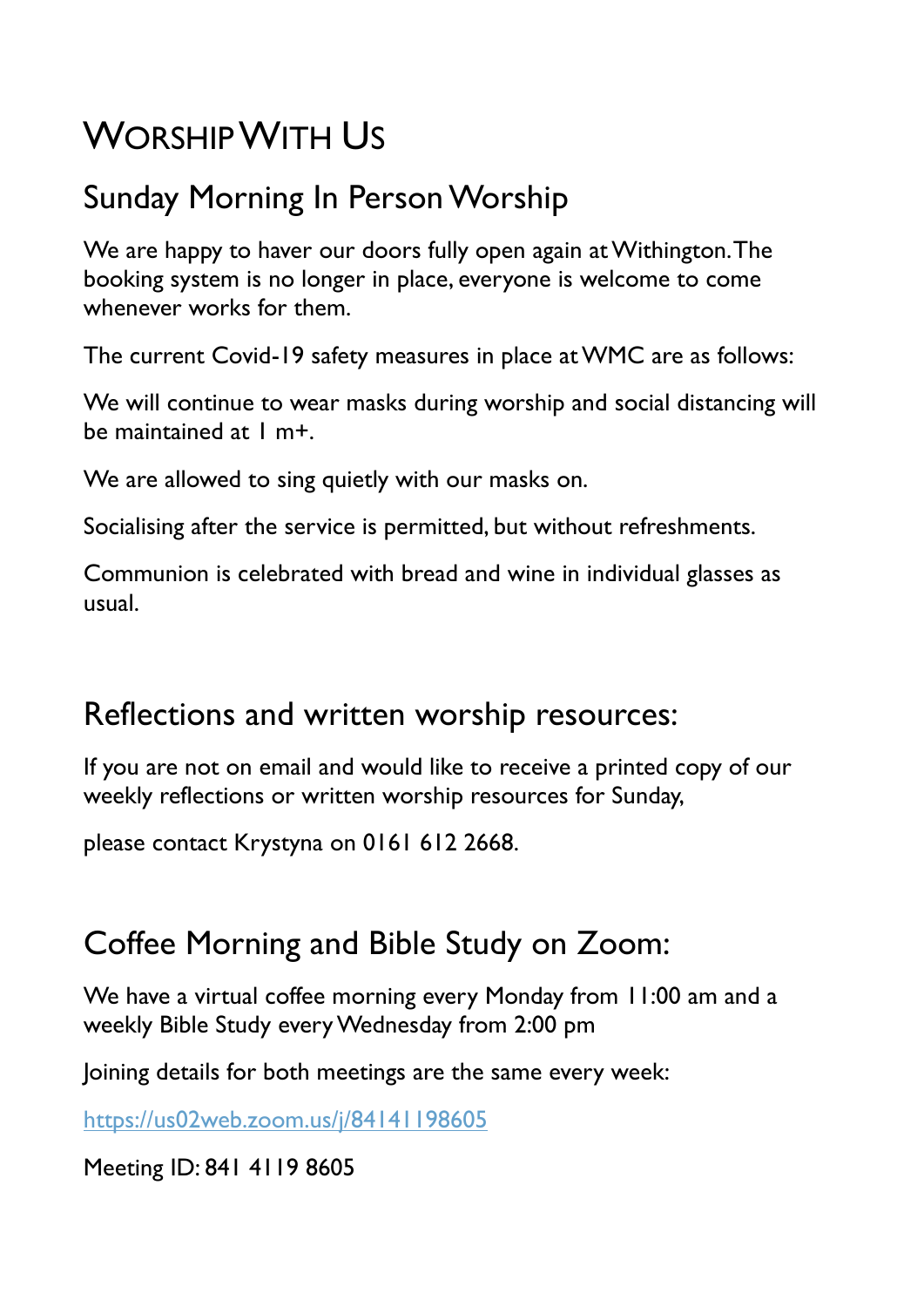## Manchester Circuit Sunday Evening Service

A warm welcome as ever to our worship tomorrow evening.

The Zoom platform will be open from 6pm for those who wish to catch up with others from their church, and as usual worship will begin at 6:30.

The joining details follow-

Join Zoom Meeting

[https://zoom.us/j/92204599032?pwd=Tzg0SU9xcVZEZFNQK0FnYnNKWjl](https://zoom.us/j/92204599032?pwd=Tzg0SU9xcVZEZFNQK0FnYnNKWjlUQT09) UOT<sub>09</sub>

Meeting ID: 922 0459 9032

Passcode: 1901

One tap mobile + 12532158782, 92204599032 #, 1901#

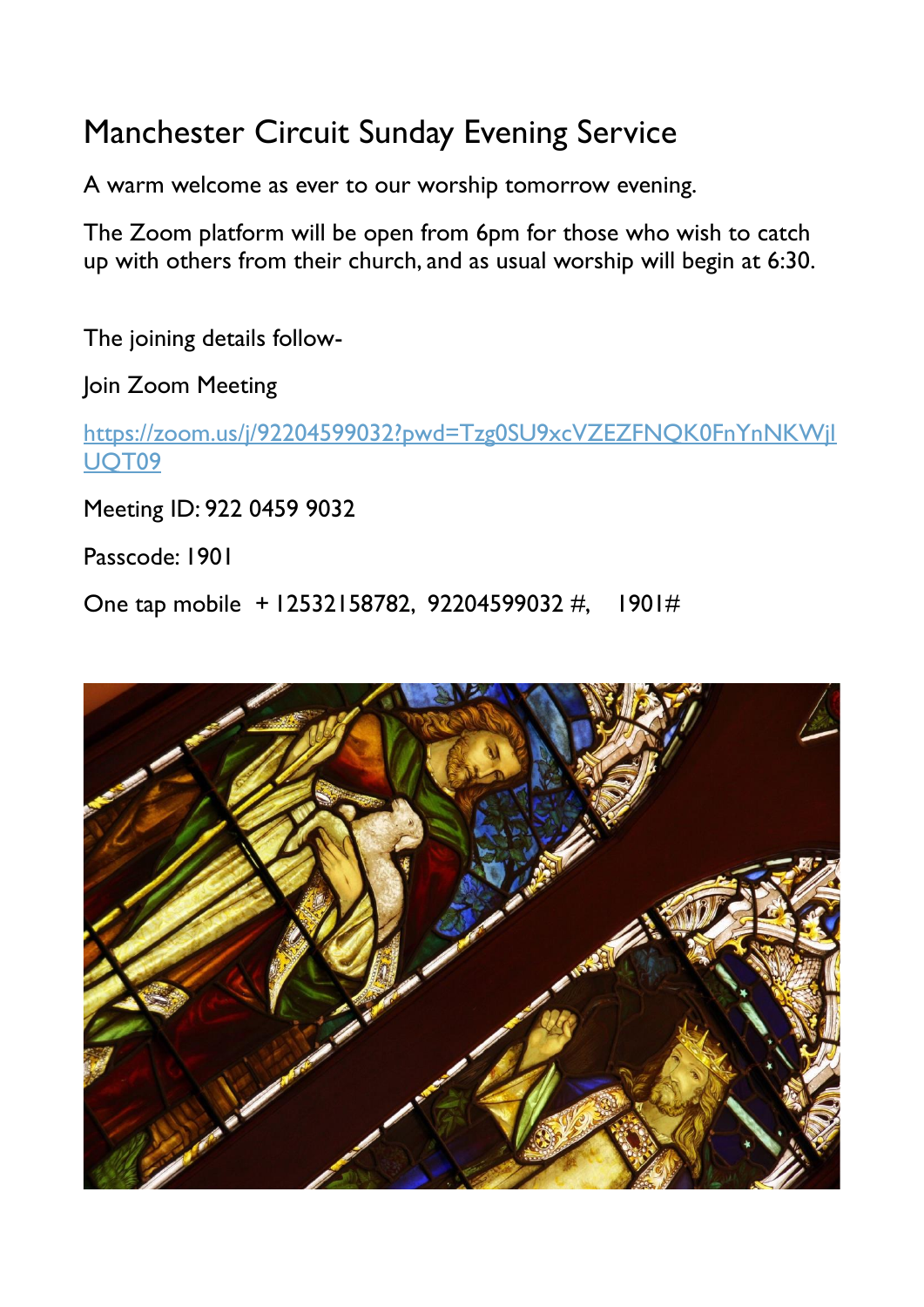# THANK YOU FROM ALL WE CAN

We have received the below letter of thanks from All We Can for our Harvest donation. To clarify, there have been delays on both ends due to Covid complications and although the letter states £85 as the donation, our actual total was £105, as there was a cheque which was sent and accounted for separately.

So thanks to all who included 'All We Can ' in their giving last Harvest time enabling a generous gift of £105 to be forwarded.



Dear Ms Jenny Went,

Thank you for your generous gift of £85 which you sent to All We Can's Next Steps appeal on behalf of Withington Methodist Church. We are so grateful to have received your donation and thanks to your generosity, All We Can's local partner, HEFO, will be able to support livestock farmer like Vaiter to take their next steps towards overcoming the challenges of Covid-19, climate change, and poverty. Thank you!

Vaiter is 73, and lives in a small village in rural Nkayi – a dry, arid part of southern Zimbabwe. The region is prone to erratic rainfall, and climate change is making drought an increasing threat. The lack of rainfall makes it difficult to grow most crop varieties, and it can be extremely difficult for families to grow enough to eat. Vaiter's children have sadly passed away, and so she and her husband have an enormous burden of care for their young grandchildren.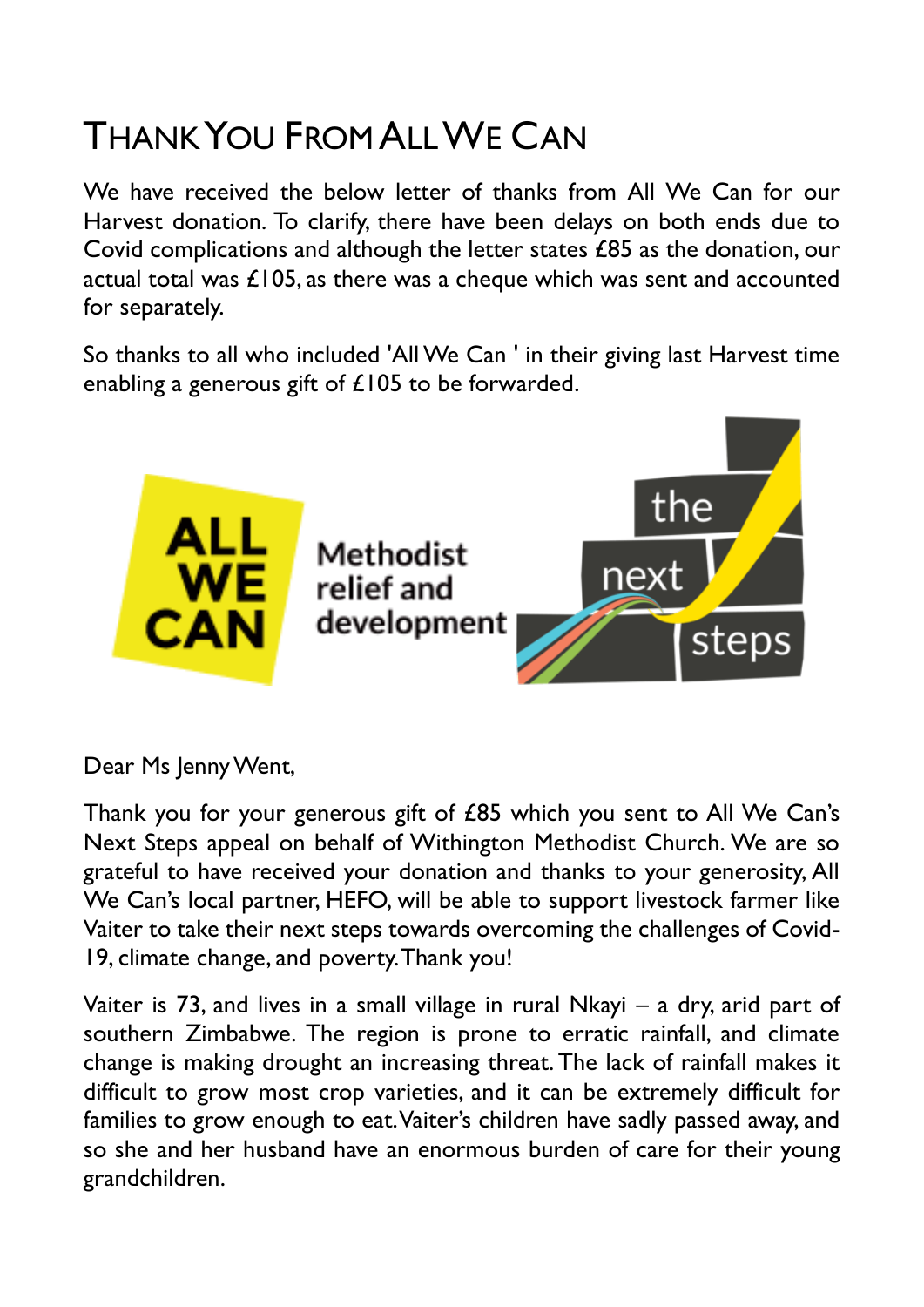Whilst it can be difficult to grow crops in Nkayi, there is enough rainfall to produce grass for livestock to graze. Through our local partner in the region, All We Can are supporting families like Vaiter's by training them in livestock production which provides a vital source of food and income. In Vaiter's own words, 'I attended their faming workshops and from there I learnt how to look after cattle and goats. I now have my own goats and when I wake up in the morning the first thing I do is to check on them.' In the coming year, thanks to your ongoing kindness, All We Can's local partner hope to support 462 farmers like Vaiter.

Because of your generous support, All We Can's vital work continues – we remain committed to the vulnerable communities we serve as well as t you and Withington Methodist Church. If you have any questions, concerns or just want a chat please do get in touch with the All We Can team on 020 7467 5132 or by emailing [info@allwecan.org.uk.](mailto:info@allwecan.org.uk)

With heartfelt thanks,

Tim Baker

Head of Public Engagement

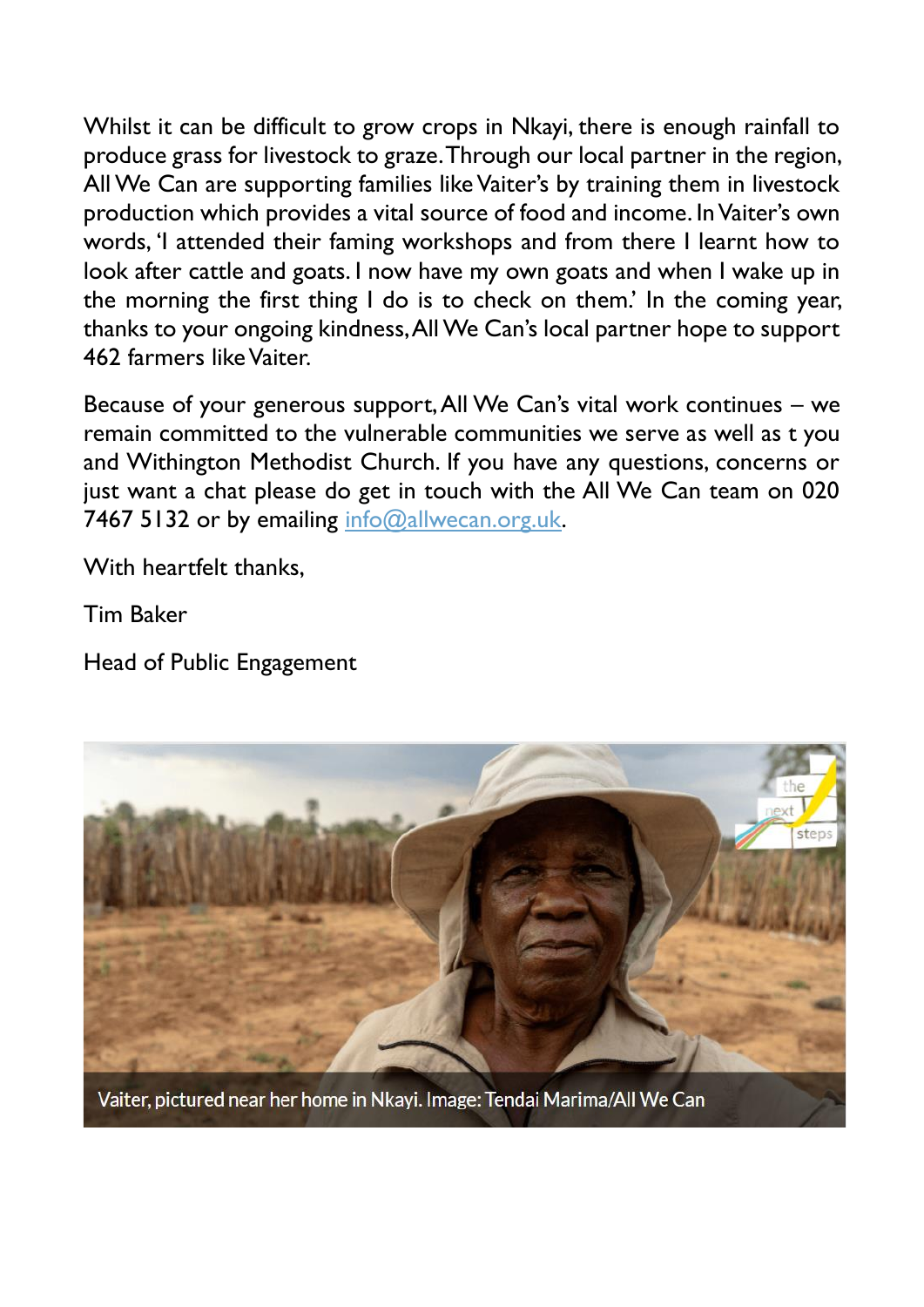# RACIAL JUSTICE SUNDAY

## 13<sup>th</sup> February

The Methodist Church has celebrated Racial Justice Sunday (RJS) since 1989, on the second Sunday in September. Since September 1995 RJS has become an ecumenical event celebrated in Britain and Ireland. RJS moved to the second Sunday in February, with effect from 2017. This Sunday is an opportunity for all Christians to join together in:

- Reflecting on the importance of racial justice
- Thanksgiving for human diversity
- Prayer for an end to misunderstanding, racism and injustice
- Action that truly makes a difference
- Fundraising for national and local racial justice initiatives

#### WHY CELEBRATE RACIAL JUSTICE SUNDAY?

We believe that the universe was created by a loving God who chose to become a human being in Jesus Christ, who has redeemed the world and sent the Holy Spirit to enable us to love one another with God's love. All human beings are equally children of God and loved by God. Since none is outside the love of God, none should be outside our love either.

We believe that the diversity of the human race was no mistake on God's part. God deliberately created variety within the human family and wants us to take as much delight in that variety as God does.

But racism persists in Britain and Ireland. At its most obvious and brutal, it takes the form of physical attacks, which sometimes end in murder. But it takes many other forms as well, like discrimination within the police force, popular prejudice against Travellers or people seeking asylum, or reluctance to accept people of a different ethnic or cultural group as neighbours. Even within churches, people can face discrimination and unkindness because they are different from the majority in a particular community.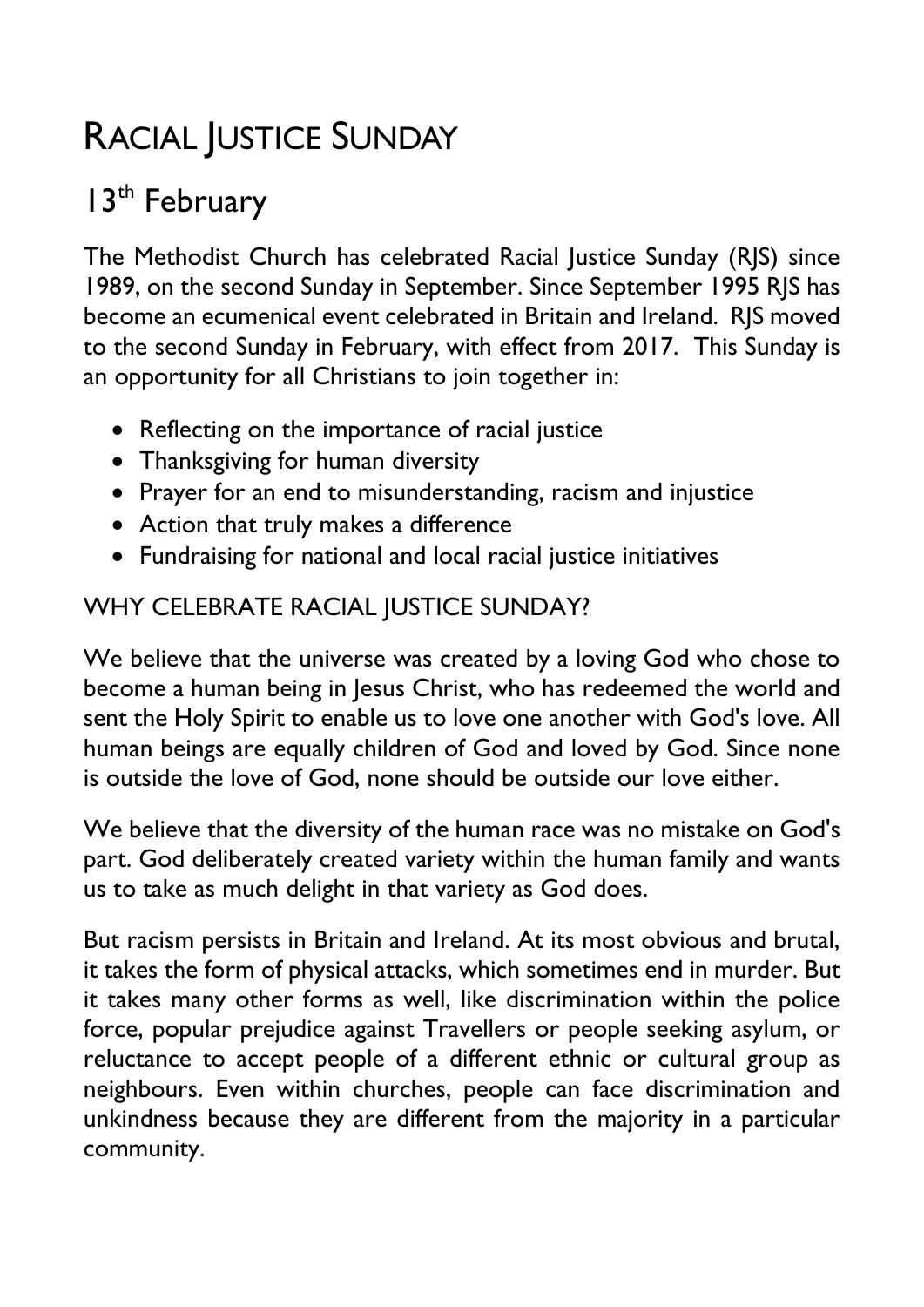As long as this continues, we believe that it is important to make time to give thanks for our diversity and to pray for God's help in overcoming our prejudices and the injustices that reflect and reinforce them.

#### WE ARE ALL ONE IN CHRIST, OR ARE WE?

#### (EPHESIANS 2 :19-22)

A Sermon by Revd Mandy Ralph, Minister, Church Of Scotland

In life, if we are honest with ourselves, we know all too well, that there are insiders and outsiders. The welcome mat is dusted off and laid out for some and not for others. Some people are accepted, others are rejected. If you know and experience acceptance, it is a nice and secure feeling. On the other hand, maybe you have experienced rejection and exclusion, and it's not so nice, it's frustrating, disheartening, disillusioning and hurtful. In some of the rural villages I have ministered in even after 30, 40 years unless you were born there you are still referred to as an incomer, – 'Aye see these interloupers!'

But how does that feel when you are excluded, an outsider because of the colour of your skin, because you look different? We read in Ephesians of how we are all one in Christ. Interesting concept or a reality, or nonexistent when it comes to our church communities? As you reflect on the passage from Ephesians and how God's word speaks to you, maybe you are thinking what significance does it have on Racial Justice Sunday? You may also be thinking what does Racial Justice Sunday have to do with me? The answer is everything. For it is about acceptance before God and acceptance of one another.

Within Christian communities you often hear the phrase: 'We are all one in Christ'. By faith we are assured of this as we are all part of the body of Christ. Jesus walked among us and knows us only too well, our complexities and our frailties. Therefore, let's not kid ourselves that we can use the phrase to our own ends; when we use it to paper over uncomfortable discussions or to prove we are right in our stance or as a line of defence. Sometimes when we use that phrase what we are actually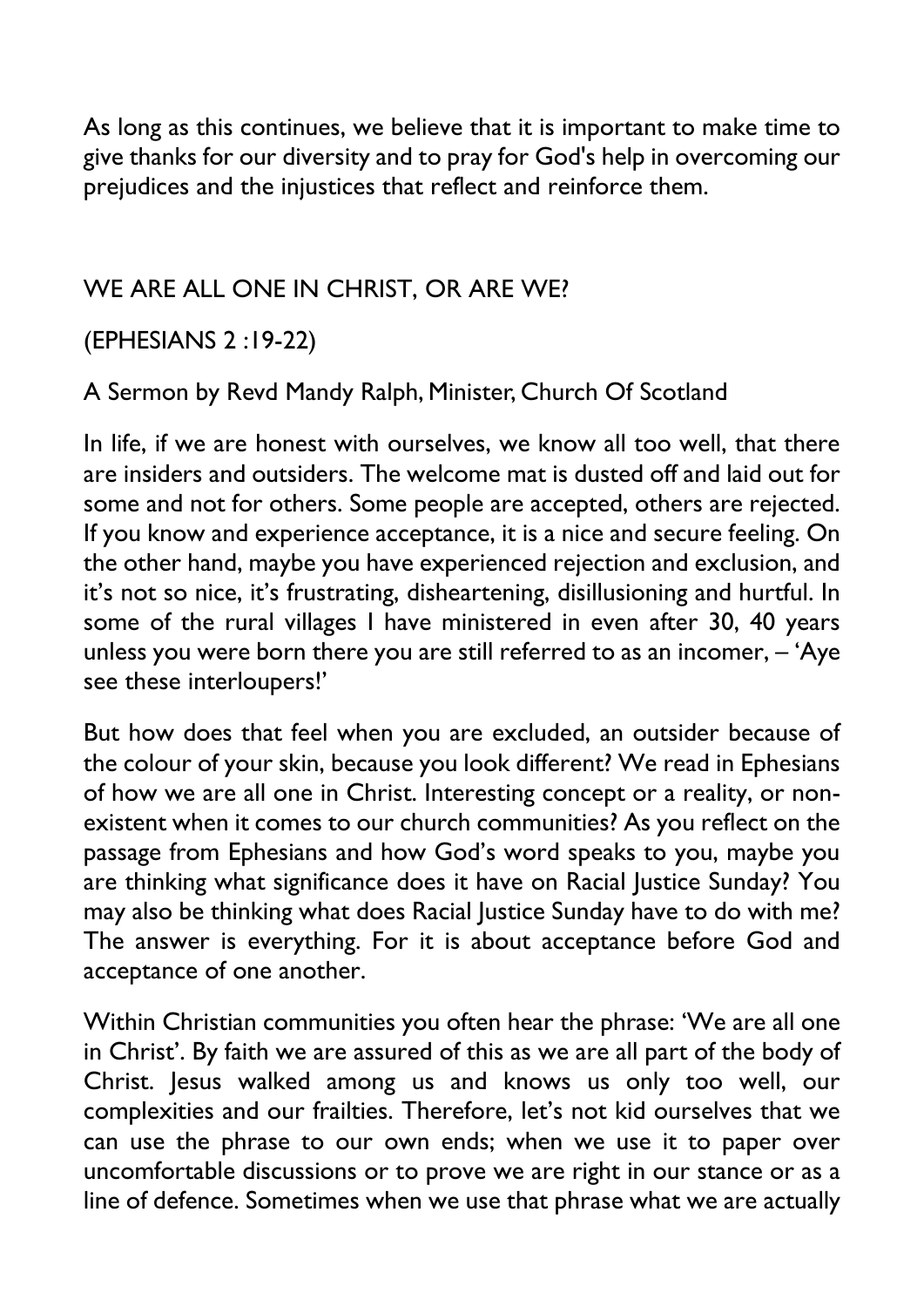doing is closing down the conversation, especially when it comes to inequality and racial injustice. 'We are all one in Christ – so we don't need to address this.' But the person on the receiving end is still excluded, for their voice has not been heard, in fact it has been silenced.

Jesus walked and shared by example, we are tasked to do the same, to follow in Jesus' footsteps, to go in faith in what unites not what divides. So, when we say, 'What does Racial Justice Sunday have to do with us?' – Everything! It's up to us as Christian communities to set a good example, to walk the talk, putting our faith into action in fighting racial injustice, and God wants that from all of us, not just as select few. For we are all made in the image of God, yet we are all also unique.

In Scotland we have a great saying – 'Wur aw Jock Tamson's Bairns'. In faith 'Wur aw God's bairns' – children of God. For loved the same by God. So, let's treat each other equally and respectfully, understanding that as Christians we all have a role to play regardless of the colour of our skin in addressing racial injustice, both in our congregations and communities.



#### RACIAL JUSTICE SUNDAY 2022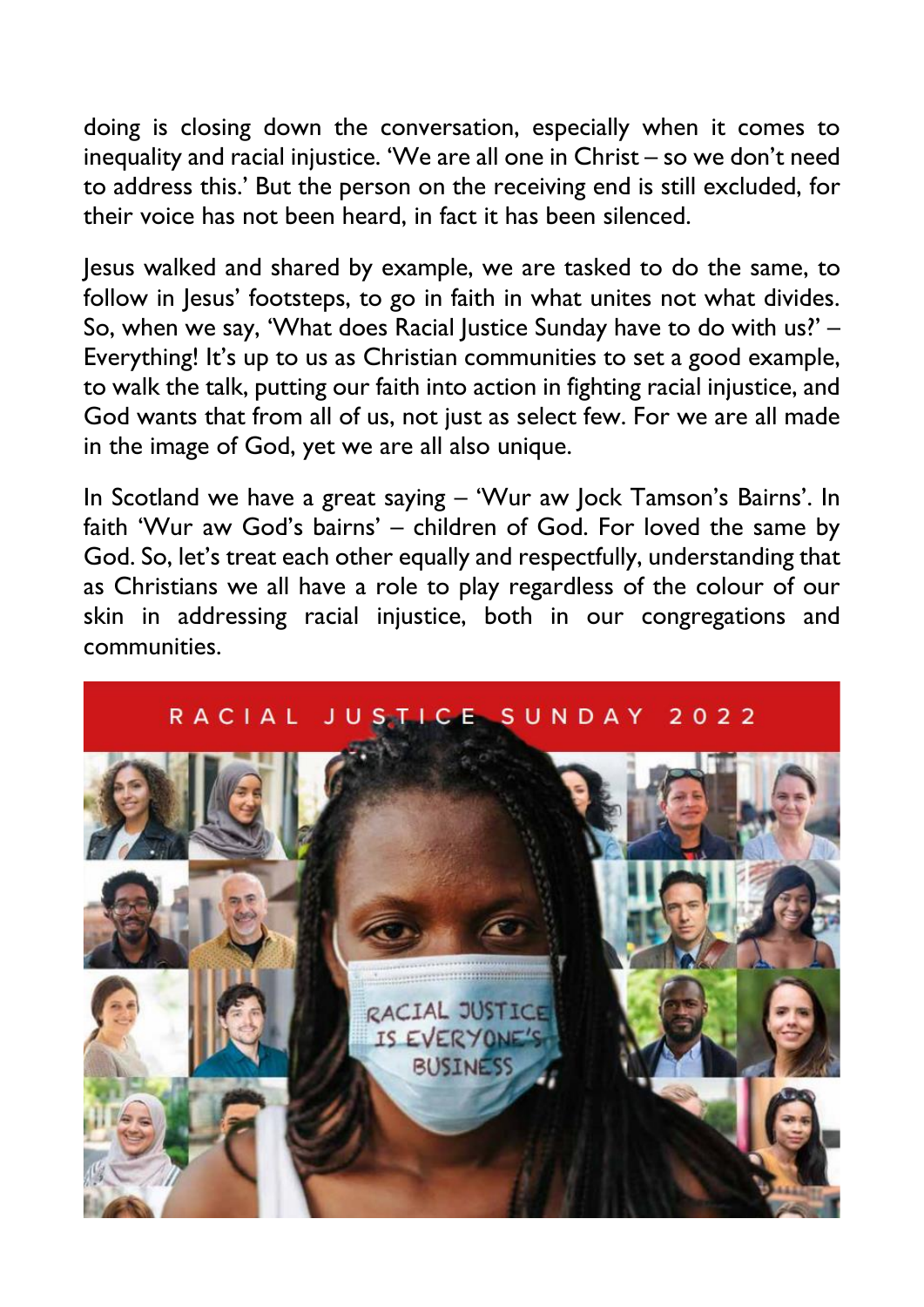## NEWS FROM THE CONNEXION 26 DECEMBER 2021

## Reflecting on the life of Archbishop Desmond Tutu

Church leaders have reacted to the news of the death of Archbishop Desmond Tutu:

The Revd Sonia Hicks, President of the Methodist Conference, said:

"As a Black Christian, I grew up aware that the late Archbishop Desmond Tutu did not not allow the presuppositions of other people to define his own self-identity and self-worth, even under apartheid. That awareness fuelled my desire for a more just and inclusive world for all. I pray for those mourning his loss today and hope that his work for justice in South Africa and the world over continues to burn bright.

"As the late Archbishop said: 'There comes a point where we need to stop just pulling people out of the river. We need to go upstream and find out why they're falling in.'"

Barbara Easton, Vice-President of the Methodist Conference, said:

"It is with huge sadness that we learn of the death of Archbishop Desmond Tutu. Tutu was a man whose deep Christian devotion enabled him to see each and every human being as the expression of the image of God in all its beloved and beautiful diversity. This fired a passion for justice, truth and healing which brought him to the forefront of the leadership of national life in South Africa and on the world stage. His faith gave him the strength to do, to dare and to defy.

"Those of us who only knew him through his writings take heart from his wisdom and insight, which was both accessible and deeply challenging; people who had the good fortune of knowing him speak also of his joyful exuberance, pastoral grace and irrepressible, infectious laugh!

"My thoughts are particularly with his family at this time. He will be much missed."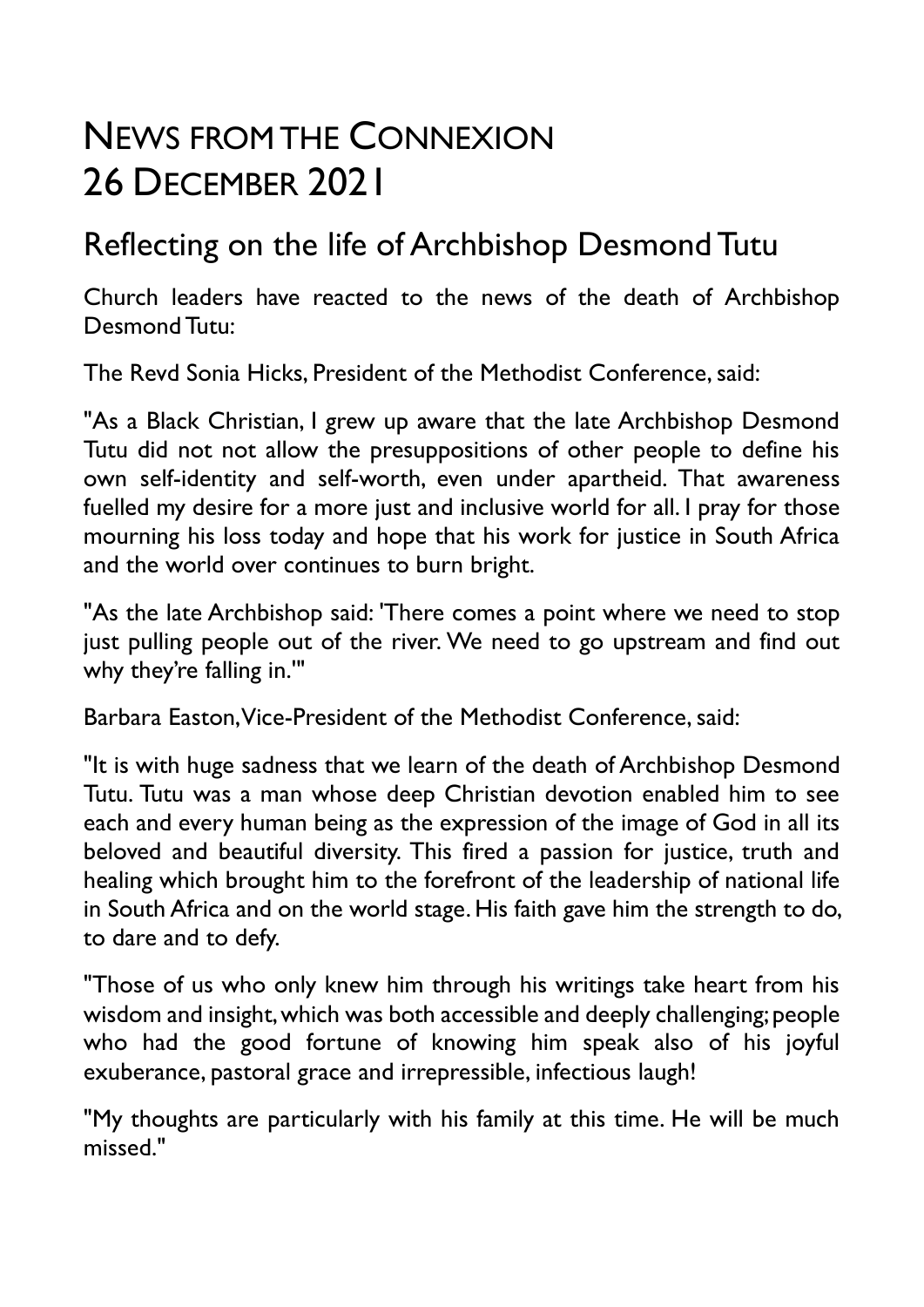

The Revd Michaela Youngson, Assistant Secretary of the Methodist Conference, said:

"Today I give thanks for the life of Archbishop Desmond Tutu. He was a beacon of hope and persistence in the midst of the horror of apartheid. He took a stance on LGBTQ+ rights that put him at odds with many in his church, yet he remained committed to sharing God's inclusive love."

"Our prayers are with the people of South Africa and in particular with our partners, the Church of Southern Africa, as they continue to bear witness to the transformational power of the Gospel of Jesus Christ."

# 12 JANUARY 2022

## Safeguarding Webinars

Trigger warning: this post contains content about childhood abuse

The Methodist Survivors' Advisory Group and the Safeguarding Team at the Methodist Church have arranged two webinars, Speaking Truth – Voices of Survivors of Childhood Abuse which will focus on the issues around abuse and will take place in January and February 2022.

It is likely that we all know someone who has survived childhood abuse, whether at work, at church or amongst our families and friends and the Safeguarding Team hope that these factual and wide-ranging webinars will enable participants to understand the impact abuse can have, in some cases,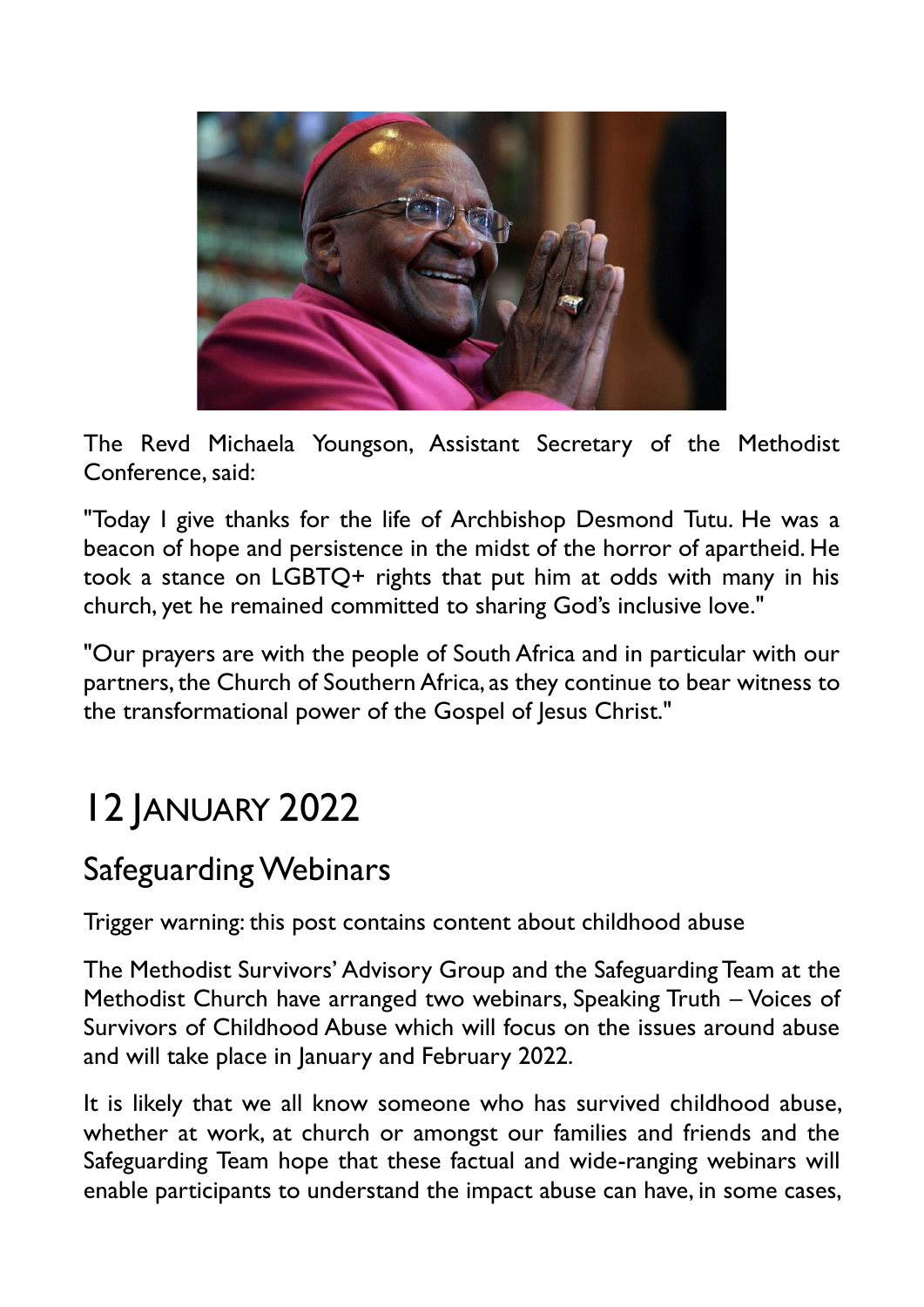for years after it happened. Survivors will share their experiences, for which the Team is very grateful.

The first webinar, Hearing Reality: Voices Crying in The Wilderness will explore the history and prevalence of childhood abuse in this country, the impact of abuse upon survivors throughout their lives, and the history of the Methodist Church's response to survivors of abuse and our ongoing work to improve and learn from the voices of people who have experienced abuse

The second webinar, The Church's Response to Survivors: From Stumbling Block to Stepping Stone, will teach us about the theology of safeguarding and how erroneous interpretations of scripture have been used to justify suffering or to force survivors to forgive. Participants will hear how childhood abuse affects future faith and the survivor's understanding of God and church. We will learn how aspects of traditional church life, including language, can be harmful to survivors and consider alternative modes of church which survivors have found helpful. This second webinar will conclude by looking at the Methodist Church's positive work, both to make our churches safer spaces and to respond better to survivors of abuse within our congregations.

Both of the webinars will be aimed at a broad Methodist audience from Safeguarding Officers and those in leadership roles within churches to anyone wishing to learn how to be more welcoming and inclusive towards survivors of abuse within our churches or workplaces.

You can register in advance for the Speaking Truth – Voices of Survivors of Childhood Abuse webinars below:

Webinar 1 – Hearing Reality: Voices Crying in the Wilderness Wed 19 January 11am - 12:30pm

Webinar 2 – The Church's Response to Survivors: From Stumbling Block to Stepping Stone Wed 23 February 11am - 12:30pm Register in advance for this webinar here [https://zoom.us/webinar/register/WN\\_7X-fJjUqSjqKoOC5Mo6YRg](https://zoom.us/webinar/register/WN_7X-fJjUqSjqKoOC5Mo6YRg)

If you are not able to join the live event, you can register to watch the recording by emailing: [littlek@methodistchurch.org.uk](mailto:littlek@methodistchurch.org.uk)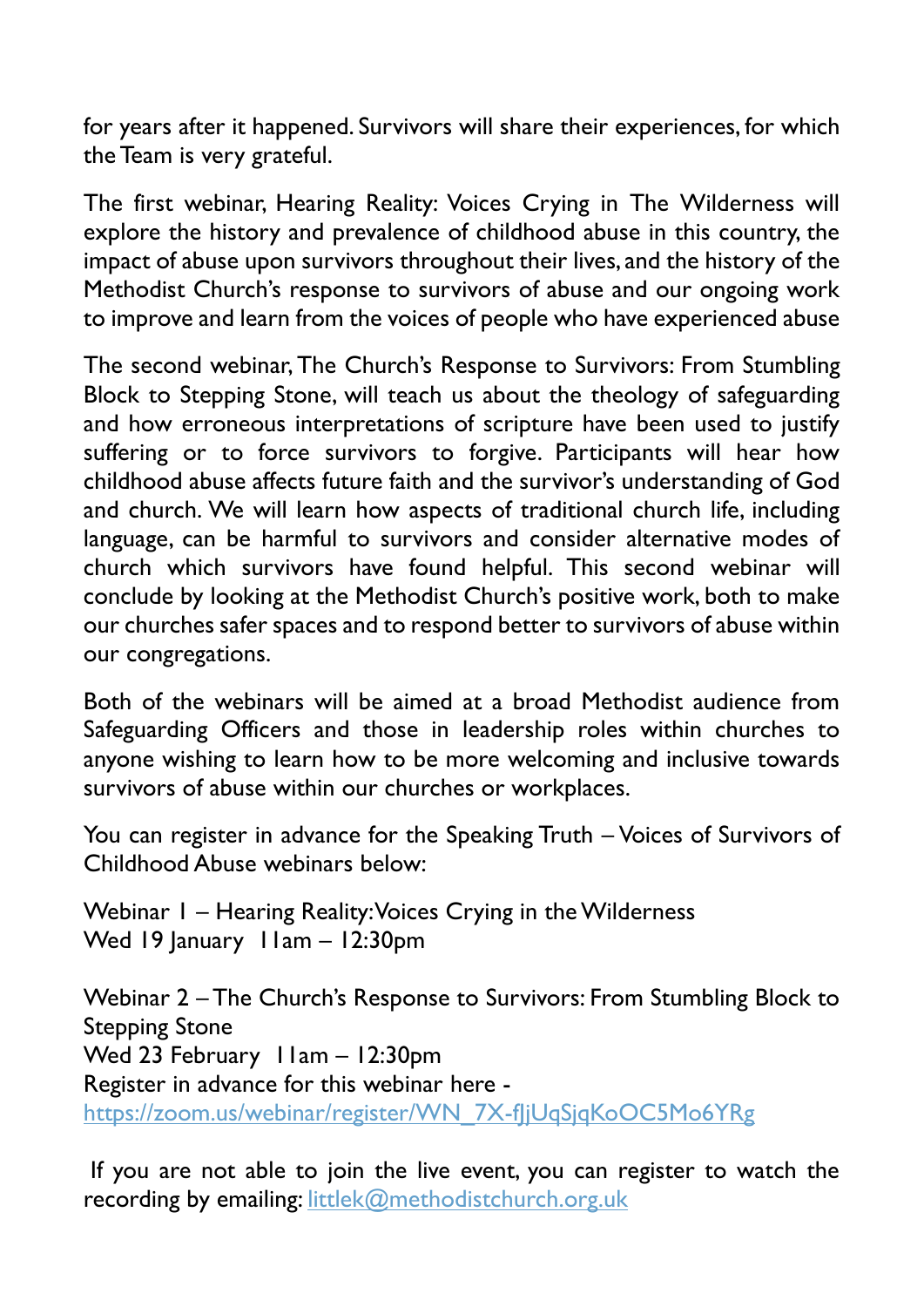# 4 FEBRUARY 2022

## The Methodist Council 26-27 January 2022

After worship, the Chair of the Methodist Council, Mrs Jill Baker paid tribute to Mr Peter Pay, moderator of the United Reformed Church General Assembly, who had attended the Council as an ecumenical observer who died in December. She described him as a 'much valued participant in our Council meetings who we shall miss and we remain grateful for all he contributed.' Mrs Baker welcomed the Revd Philip Brooks, Secretary for Ecumenical and Interfaith Relations for the URC, who attended the meeting.

Mrs Baker updated the Council with the news that a building at 25 Tavistock Place has been purchased which will house the Connexional Team. The Connexional Secretary Doug Swanney gave more details about the move out of 25 Marylebone Road and how plans for a service to mark the closure of the current MCH are in progress.

The Council received reports from the Strategy and Resources Committee and the Annual Report of the Audit and Risk Assurance Committee.

#### **Accounts**

The Director of Finance and Resources, Matt Tattersall, introduced the consolidated accounts which in addition to Connexional Funds, include among others, All We Can, Cliff College, the London Mission Fund and The Wesley Hotel. He reported that while there had been a drop in income during 2020-21 there had also been a drop in expenditure and our fund balances at the end of last year compared with the year before were significantly better. The Connexional Treasurer, the Revd Tim Swindell presented a financial 'state of health' for the Methodist Church in Britain and reminded Council members of the commitment to a reduction in the assessment which will have an impact on amount of work that can be taken on. Mr Swindell said that despite a long term reduction in its income, the Church is wealthy, although the funds are not always in a place where they can be easily accessed. The Council received the reports and adopted the consolidated accounts.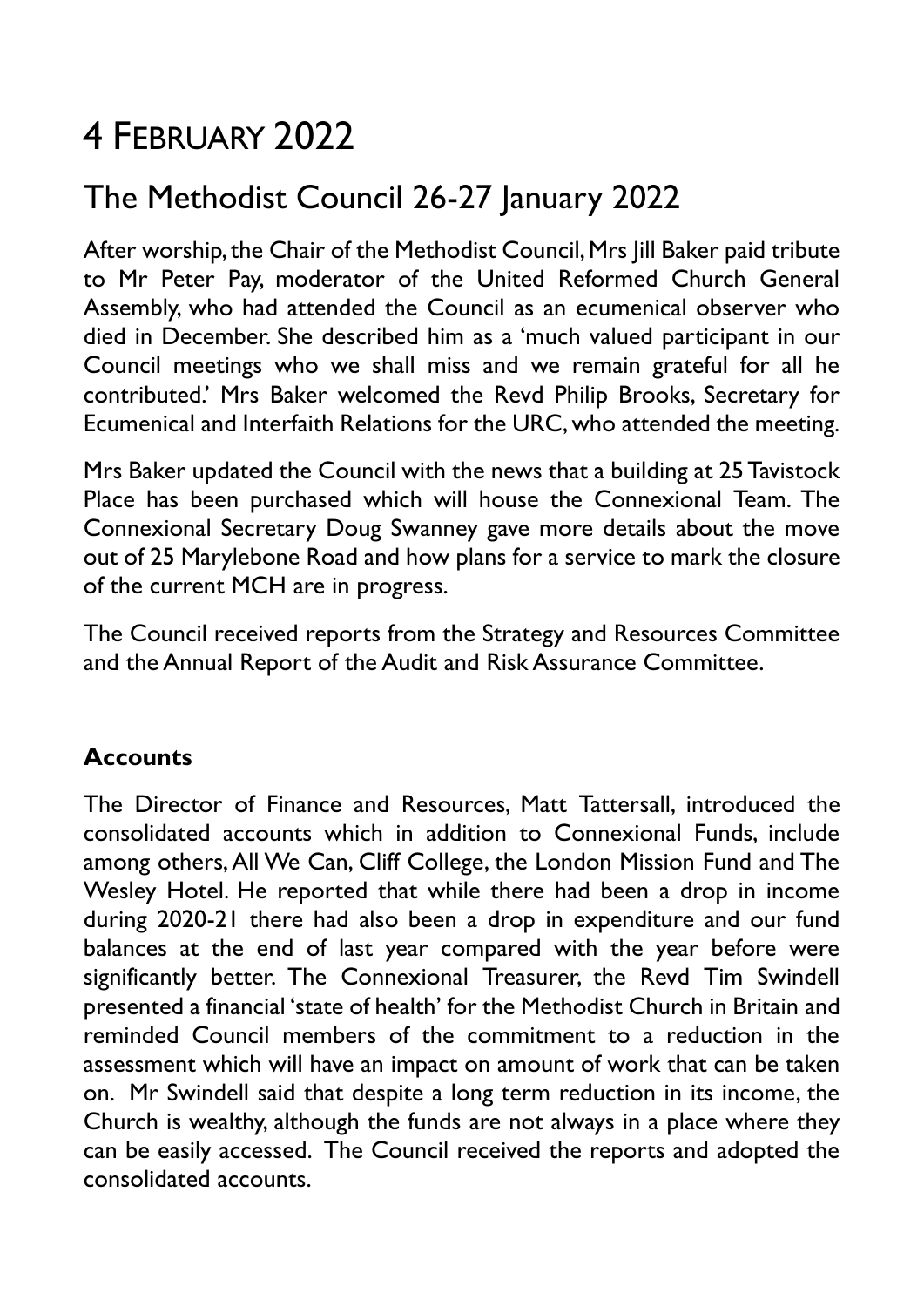#### **Forces Board**

The Connexional Secretary, Doug Swanney presented the Forces Board paper to the Council, which agreed to recommend to the Conference that changes be made including for the Board to be chaired by the Ex-President of the Conference, and for the Secretary of the Board to report to the Assistant Secretary of the Conference.

#### **Impact Assessment**

The Connexional Secretary Doug Swanney presented a paper on the work around Impact Assessment which was discussed at the last Council meeting. Members took part in small group discussions on how better decisions can be made about what work the Church does in the future.

#### **Model Trust 14(2A)**

The Conference Officer for Legal and Constitutional Practice, Mrs Joanne Anderton, presented the paper to the Council proposing changes to the conditions around sharing premises with other denominations by bringing in lease arrangements. Mrs Anderton told the Council that this is the first time we have considered offering leases and also there is still work to be done on 'doctrinal differences'. The Council received the report, and adopted the policy recommendations, directing the Conference Officer for Legal and Constitutional Practice to work with the ecumenical officers and the Faith and Order committee in order to produce guidance.

#### **Budget**

The principles to be used in setting the 2022/23 budget were agreed by the Council. This included using the Mission in Britain Fund to support the Justice, Dignity and Solidarity strategy.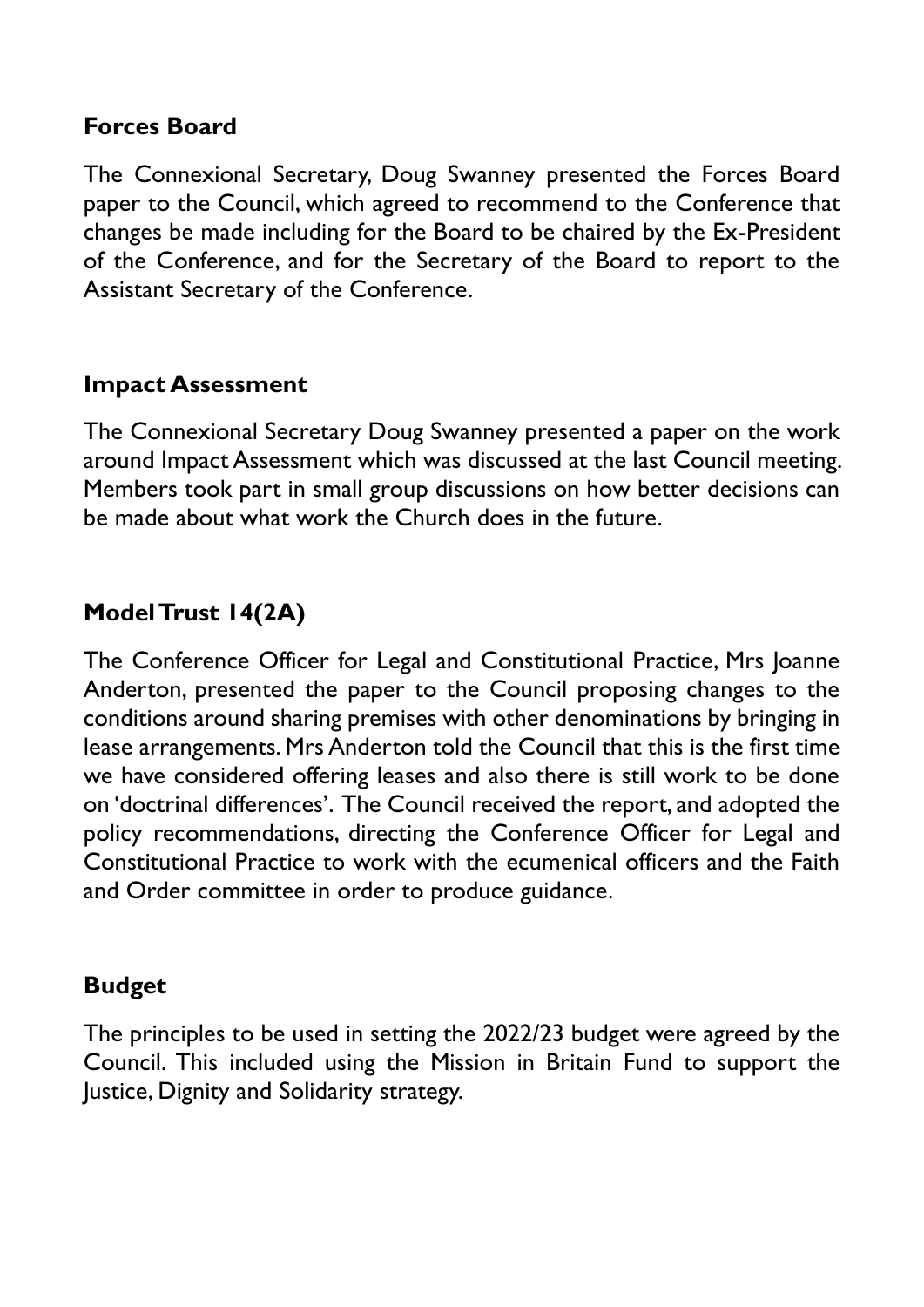#### **MMPS**

To date there have been 758 individual donations to the Pension Reserve Fund totalling £5.7m. However, some of these were on behalf of all the churches in a circuit so the number of churches, circuits and districts that have responded to the appeal is greater. Whilst this amount is significantly below the target set, the Pension Reserve Fund has benefitted from a recovery in investment values and additional income from property sales. A more detailed paper will go to the Council in April.

#### **Justice, Dignity and Solidarity**

The Council received an update on the progress of the Justice, Dignity and Solidarity (IDS) strategy from the co-chairs of the Shadow IDS Committee, the Revds Charity Nzegwu and Sam McBratney. The Council heard that good progress has been made with the work of the group with many pilot programmes taking place and that the group will be as transparent and open in its processes as possible. Draft Terms of Reference for the new JDS committee and future recruitment are being worked on. The Council received the report.

#### **Oversight and Trusteeship**

The Secretary of the Conference, Revd Dr Jonathan Hustler presented this update which he described as "multi-layered and complicated work". He said significant progress has been made in a number of areas, the lynchpin is the introduction of the Connexional Council, which will replace both the Methodist Council and the SRC, and a considerable amount of work has been done to bring into being a smaller Trustee body with a clear and defined relationship with the Conference. Dr Hustler said the Strategy and Resources Committee and the Law and Polity Committee will be bringing proposed changes to the Deed of Union to this year's Conference along with a review of the Committee structure of the Church.

Dr Hustler introduced proposals to reduce the number of districts in the Connexion by saying the current number shapes the oversight and governance bodies and has budgetary implications and an impact on the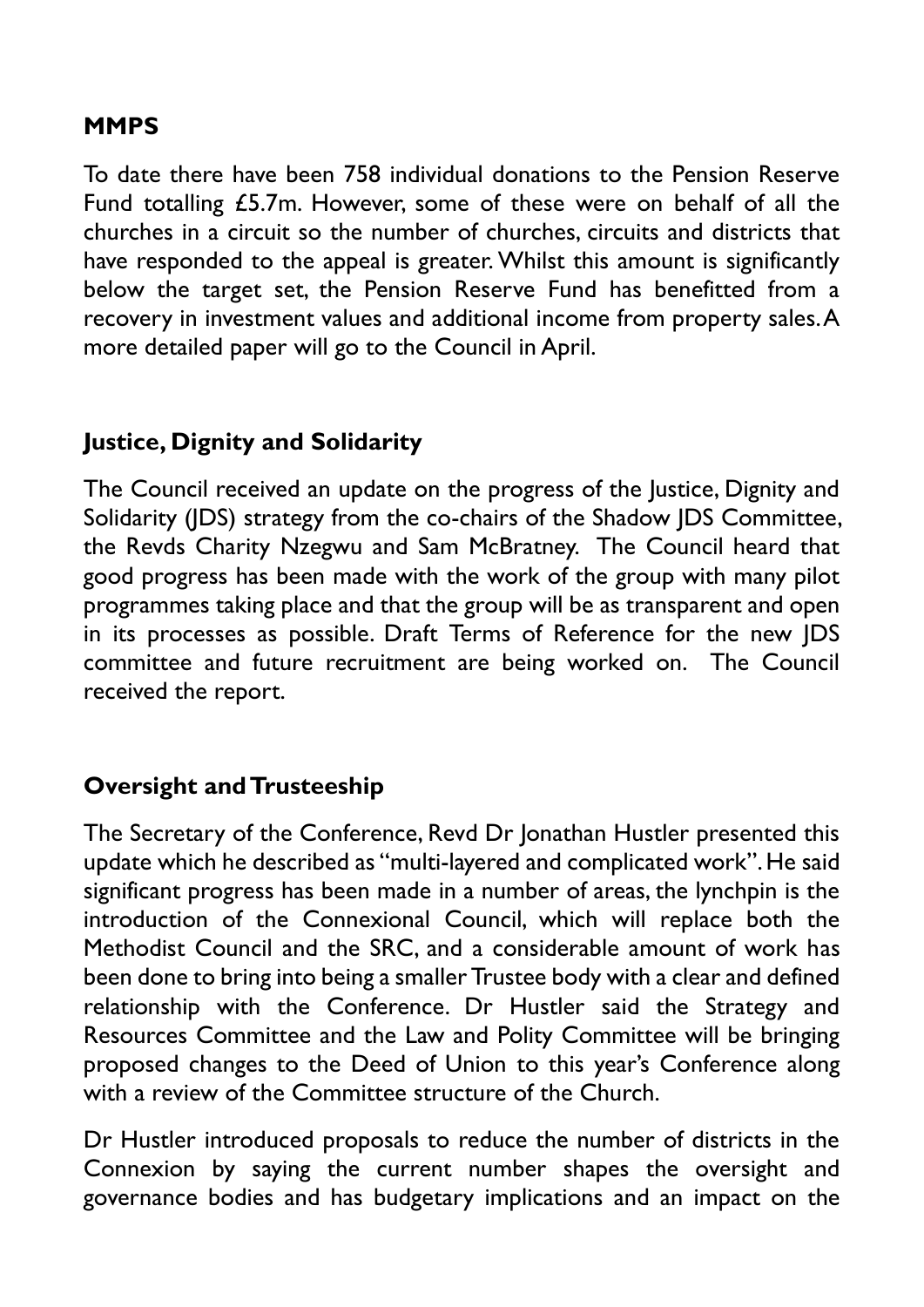amount of work that needs to be done. He reminded Council members that much work has taken place to listen to each district and said the work needs to be 'consensual, contextual and connexional'. Council members were invited to discuss the proposals in small groups. After an opportunity for feedback to the wider group, members voted in favour of beginning detailed work to work towards reducing the number of districts.

#### **Youth President**

Former Youth President Michael Pryke presented a review of the Youth President's role. Council members agreed recommendations that the role of the Youth President should be refocused on advocacy and involvement in decision making.

#### **Complaints and Discipline**

The Secretary of the Conference, the Revd Dr Jonathan Hustler presented an update on the review of Part 11 of Standing Orders, which set out the Complaints and Discipline processes. He explained that while considerable progress had been made with the work, it was not complete and there was still work to be done on the opportunities for reconciliation and reducing the numbers of complaints. Dr Hustler told Council members that the group needs to wait for the final report of the Independent Inquiry into Child Sexual Abuse which may have a bearing on how the review is completed. The Council agreed that the review should now be brought to the Conference of 2023.

#### **Action for Hope**

The Head of Mission, Ms Jude Levermore presented a progress report on Action for Hope, the work to develop a Methodist Faith Plan to work towards net zero carbon emissions for the Methodist Church in Britain. Ms Levermore reported that several consultations have started with the plan's three key areas in mind: assets, wisdom and lifestyles. The Council received the report.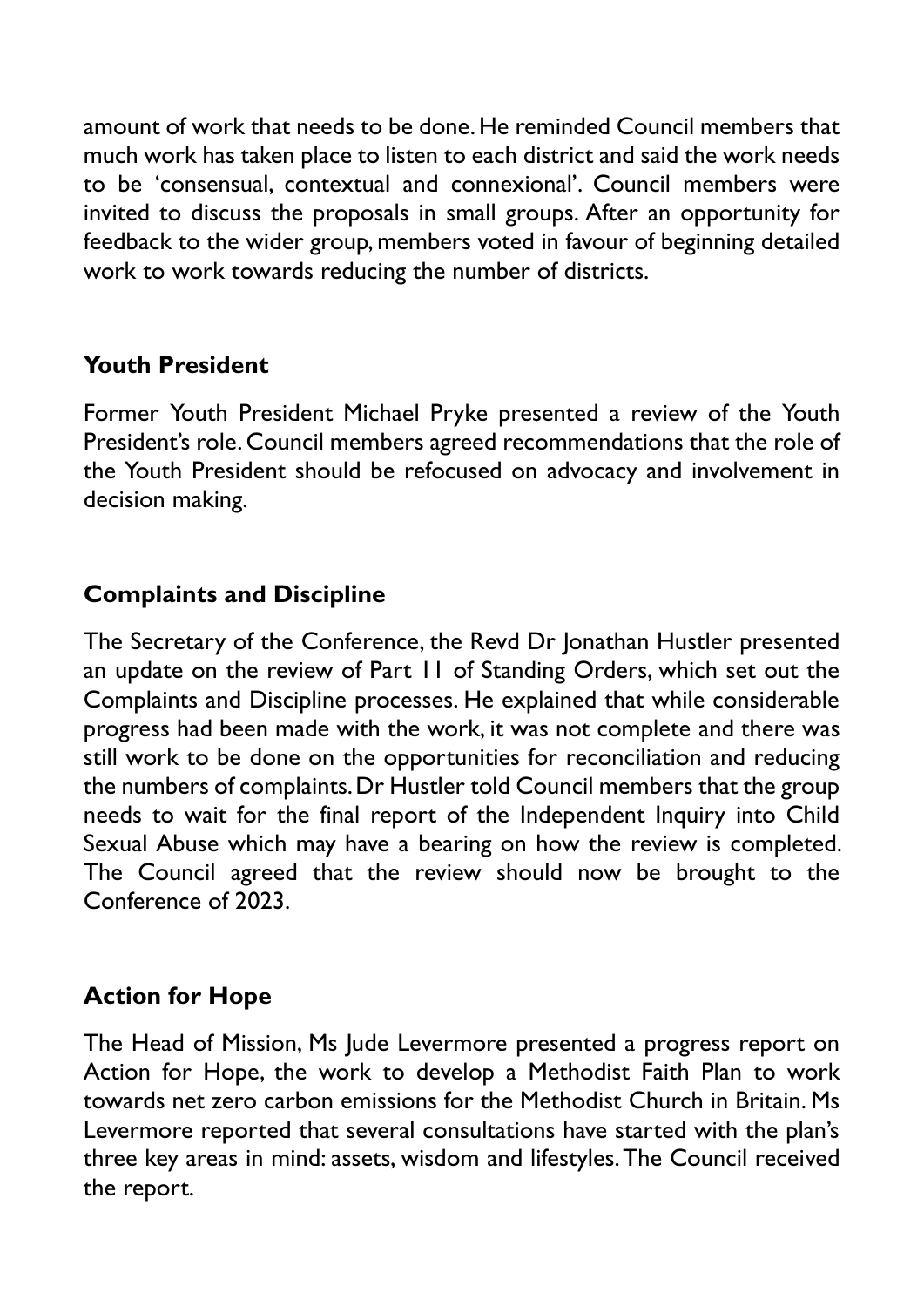#### **Walking with Micah**

Rachel Lampard joined the Council meeting to give an outline of the justice project, Walking with Micah, which she is leading. Walking with Micah aims to review our understanding of social justice to enable the Methodist Church better to speak and act on issues of justice in the future. After a presentation, members took part in group work examining the issues and fed back to the wider Council.

#### **Audit of Safeguarding Practice**

Safeguarding Policy Manager, Nicola Sylvester presented this paper to the Council which proposed an audit framework for safeguarding practice across the Connexion. This framework is designed to assess independently the effectiveness of safeguarding structures and processes across the Connexion. The Council received the report, and requested that there be full consultation and further work on the framework with District Safeguarding Officers and others. The Council will consider the framework at its next meeting.

## WITHINGTON FAMILY NEWS

## In Memory of Elaine Champion

It is with great sadness that we felt the loss of another of our church family last month: Elaine Champion. Elaine passed away peacefully on the 24<sup>rd</sup> January surrounded by family. Her funeral was held at Withington on the 9th February and was well attended by friends and family. Elaine was a member of Withington Methodist church since a young age and in October 2020 wrote a piece about her life in the church for the magazine entitled 'My 80 Years at Withington Methodist'. In her words – "the church has been a central part of my life for as long as I can remember." Equally for us, Elaine was a central part of our church and will be very much missed.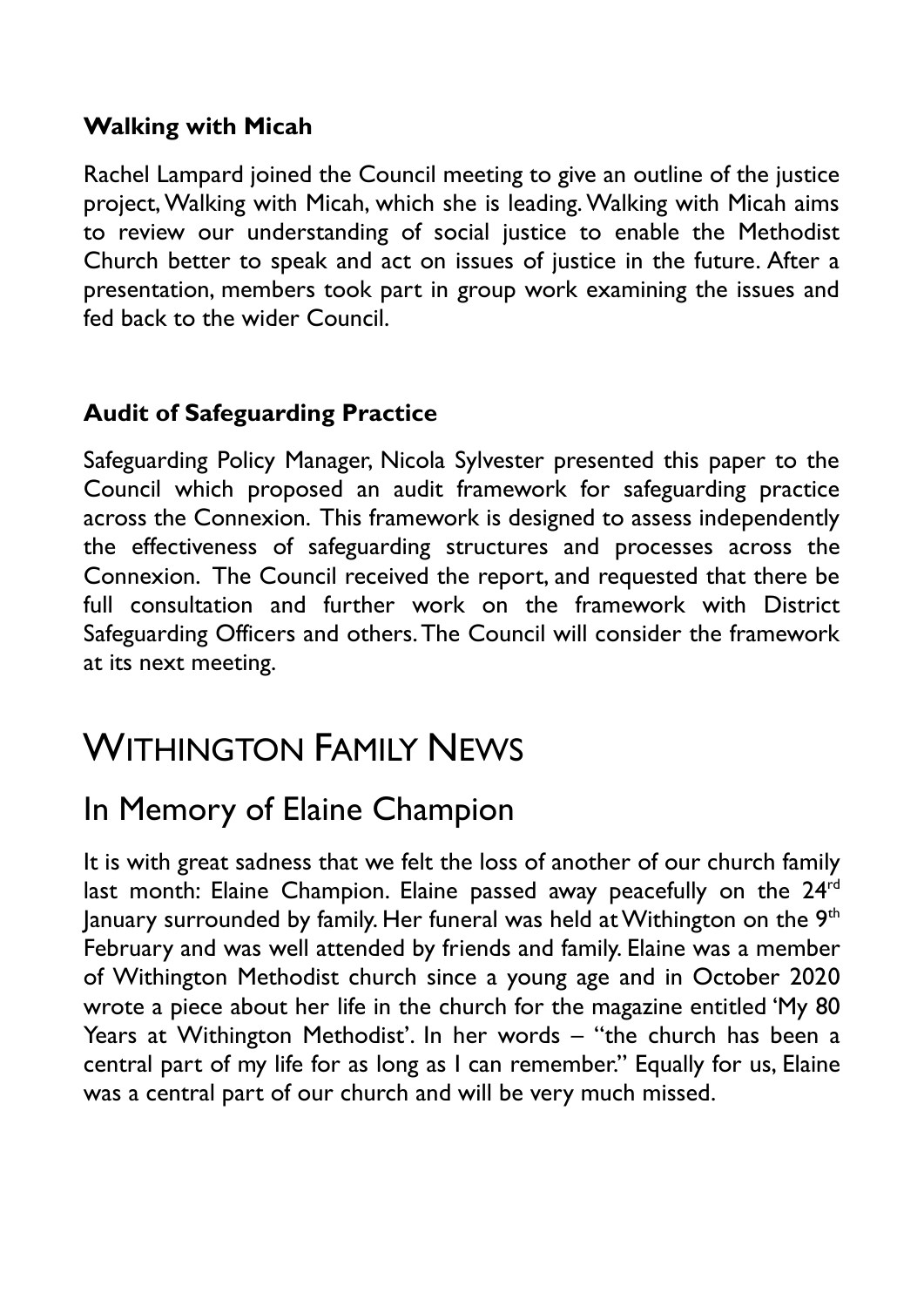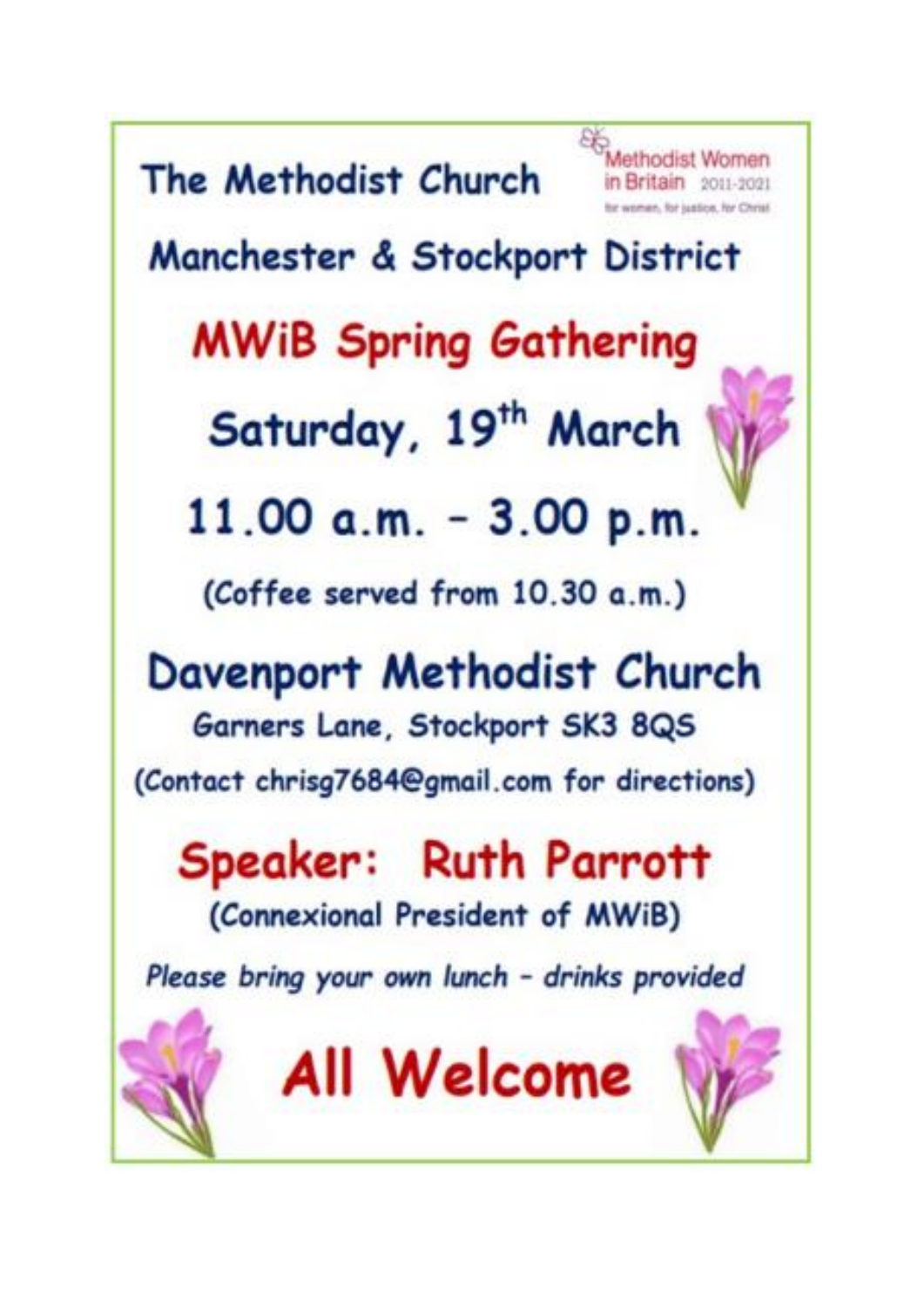# ATRIBUTE TO KATHLEEN MCMORRAN

## Provided by her son, Robin

Kathleen Beggs was born in Belfast, Northern Ireland, on 3 January, 1934, into a loving Presbyterian family, the daughter of James and Lena Beggs. Kathleen's sister Audrey was born 2 years later.

When World War II broke out, the family evacuated to the County Down countryside, to live on a farm. There, Kathleen enjoyed years in a beautiful rural setting. After the war, the family returned to Belfast and Kathleen's younger sisters Betty and Hazel were born. Kathleen was educated at the Methodist College Belfast, a school known locally as "Methody". Northern Ireland held a special place in Katheen's heart for her whole life, and she always spoke fondly of cherished childhood places – Scrabbo Tower, the Cave Hill, Portrush, Donagahdee, the Giant's Causeway, the green rolling County Down hills that looked like a "basket of eggs". Kathleen travelled widely, but always missed Ulster.

Kathleen's life was shaped by her faith and her love of Christ. The family worshipped in Megain Memorial Presbyterian Church in Belfast, where James Beggs was an Elder. Kathleen taught Bible Classes, and was elected President of the Girls' Auxiliary (GA), a youth organisation which supported missionary work around the world.

Kathleen's became devoted to educational and caring professions. In the 1950s she trained as a teacher at Stranmillis College, and her first teaching job was Nettlefield Primary School in Belfast, where she taught children from disadvantaged backgrounds for 10 years.

In 1961, Kathleen's life was profoundly influenced when she made her first trip to India, as a delegate to the Assembly of the World Council of Churches in New Delhi. She represented the Presbyterian Church of Ireland, and joined Christians from all over the world – German Lutherans, Anglicans, Russian Orthodox, African Methodist Episcopalians, Polish Evangelicals. Famous faces of the 1960s put in an appearance - evangelist Billy Graham, the Archbishop of Canterbury Michael Ramsey, Pastor Martin Niemöller – even the Indian Prime Minister Nehru. In an uncertain postwar era, this ecumenical Assembly was an important voice in the world, and spoke out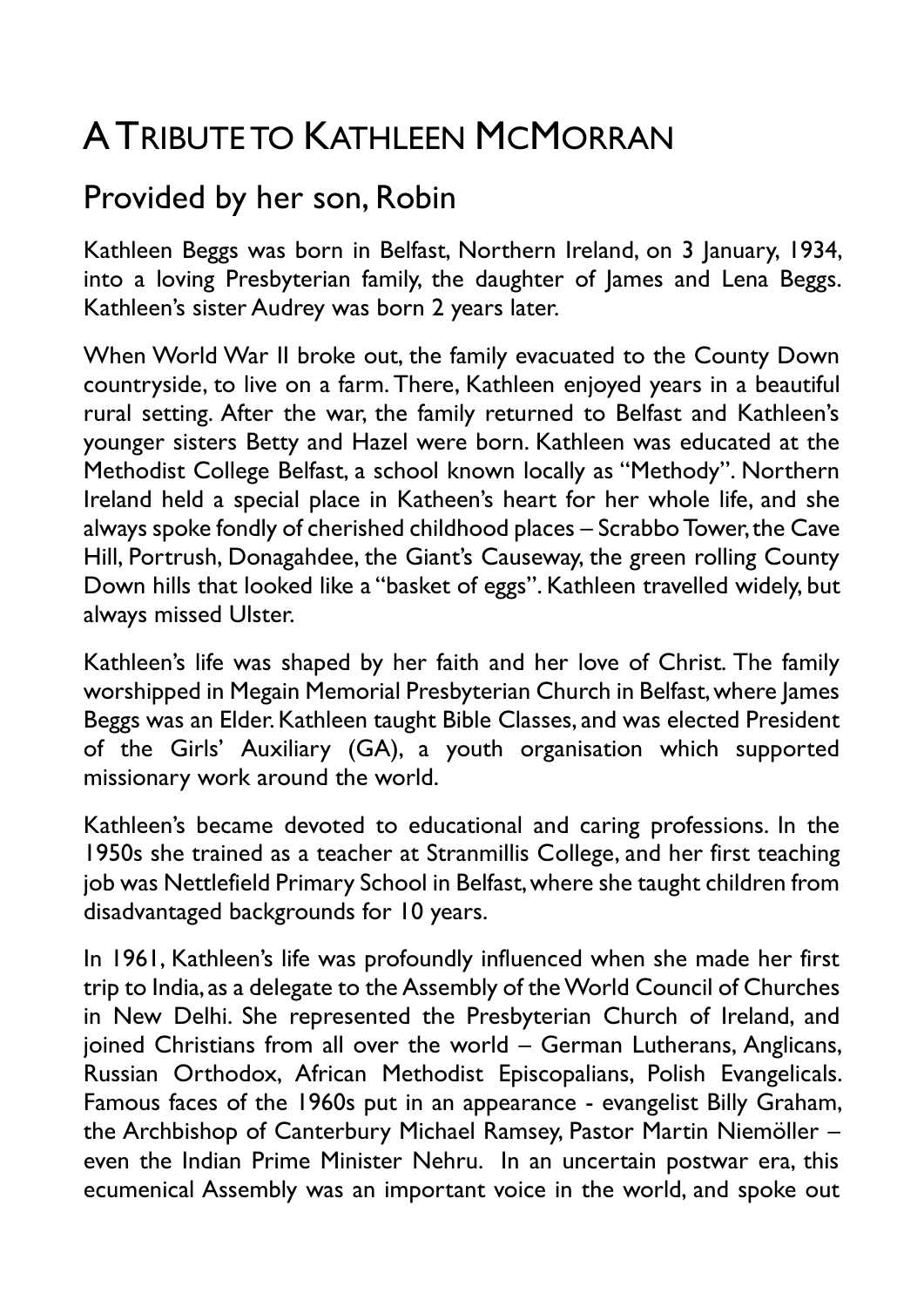clearly against violence and war, racism and religious division. During her visit, Kathleen also saw the Soviet Cosmonaut Yuri Gagarin who was on a visit to India!

In 1963, Kathleen Beggs went to a Church of Scotland convention at St Ninian's Training Centre in Crieff, Perthshire. There, she met a handsome young South African Methodist called Alan McMorran. They struck up a lasting friendship, and romance blossomed. He became known among the Beggs sisters as "the Swignet".

It was perhaps because of their backgrounds that they bonded – Kathleen was from Northern Ireland, where religious division had brought violence, and Alan was from South Africa, a country divided by Apartheid. Their shared ideals of ecumenism, racial equality and Christian love gave them common ground.

Kathleen's New Delhi trip clearly made an impression on her, and in 1964 she returned to India to work as a missionary teacher at the IP Mission School in Rajkot, Gujarat. There, she formed a long friendship with her senior colleague and housemate, Rosie O'Neill. For 3 years, Kathleen taught English classes to young Indian girls, equipping them with vital skills to succeed in the optimistic, post-colonial India. Kathleen lived and worked with Christians, Hindus and Muslims. She discovered Indian food and learned to speak Gujarati. For all her life, Kathleen spoke of her wonderful experiences there – the insufferable heat, the monsoon rains, the cry of the peacocks, the spectacular religious festivals, the glory of the Taj Mahal. Kathleen and Alan kept in touch by Air Mail; she kept all their love letters.

Kathleen returned to the UK in 1967. On 9 March 1968, she and Alan were married at Megain church in Belfast. They moved to England, and came to live in Manchester. Kathleen worked as a teacher at the Sacred Heart Roman Catholic School in Gorton and St Chrysostom's Primary School in Victoria Park.

In 1969 their son Robin was born. Kathleen and Alan were very proud of him and built a loving family home. It was Kathleen who taught Robin the words of the Lord's Prayer, and read Bible stories to him. Alan instilled in Robin a love of music, art and architecture. The McMorran home was filled with art from India, Africa and Ireland, and Robin grew up surrounded by beautiful images of Indian villages, Zulu sculpture, and scenes of Belfast. Robin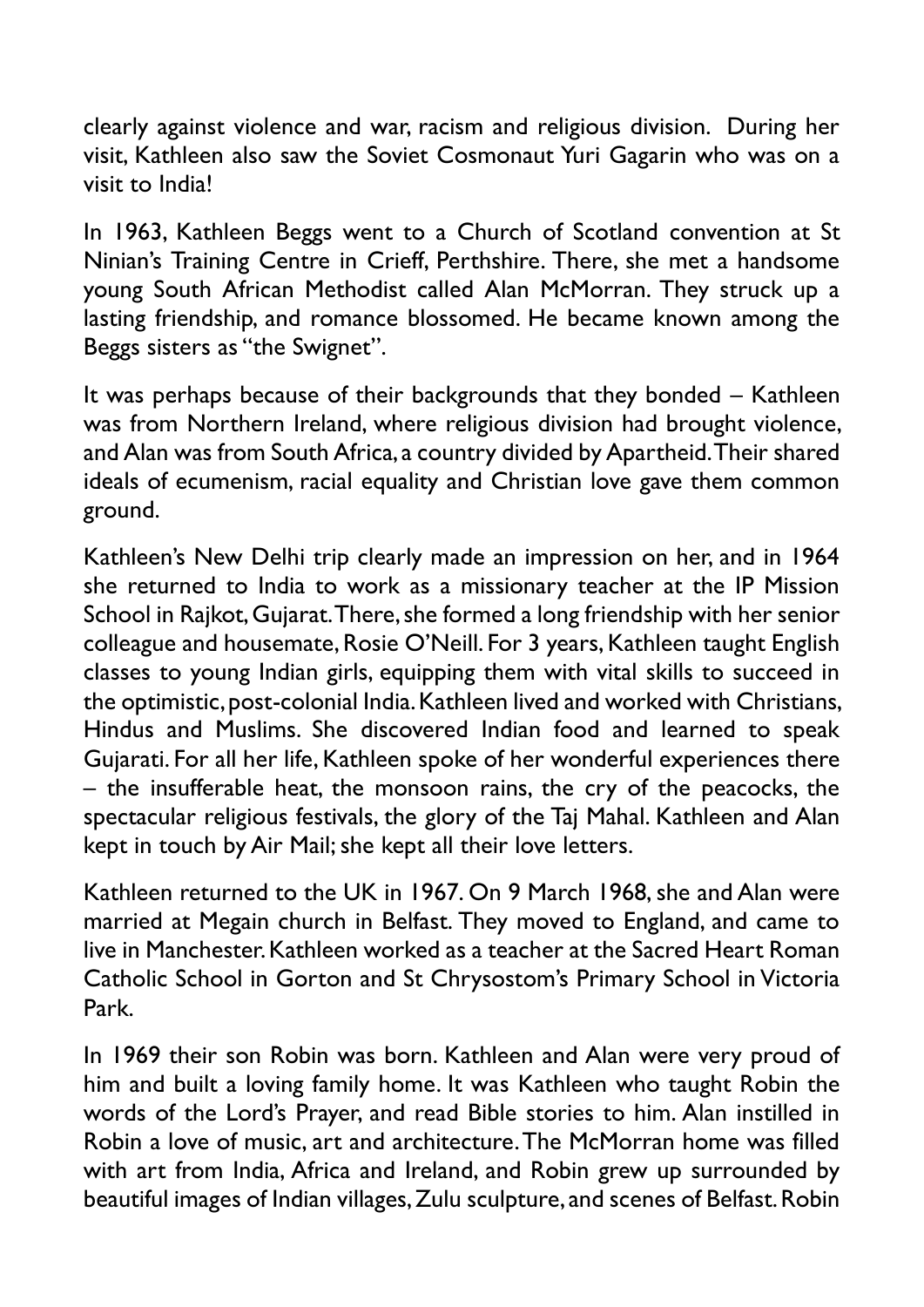could not have wished for a more loving and supportive family.

Like Kathleen, Alan's working life was inspired by his faith, and he worked for many years in child care. Kathleen and Alan started working together: at the National Children's Home on Wilbraham Road; then at the NCH Danesford School in Congleton, Cheshire; and then together they ran Lynwood Children's home in West Didsbury. Wherever they worked, they showed care and compassion to children who had often experienced very little love in their lives.

Kathleen and Alan became active members of Withington Methodist Church – Alan was a local preacher and Kathleen became a church steward. They often gave practical and prayer support to those who were in need, and encouraged many people. They were both an important and unforgettable part of our shared church life. So many people here today miss Alan and Kathleen terribly.

Kathleen brought her life experiences with her. She sometimes raised eyebrows when she turned up at Rotary Club dinners wearing an Indian sari. Once, she amazed an Indian lady in Manchester by giving her directions in Gujarati! Kathleen was a highly organised, very caring lady, hard-working and dedicated to looking after Alan and Robin. When Alan fell ill, Kathleen became a full-time carer. She sometimes felt exhausted, but when Alan died, she said "I would have looked after him forever". Kathleen and Alan were in love, to the end.

Kathleen was also very particular. She liked everything to be done properly and she hated untidiness – no towel could be left unfolded; no shirt left untucked; and woe betide you if you ate toast without a plate and dropped crumbs! But all of this was all borne out of love.

Kathleen loved things of beauty. Delicate Ulster Lace, sparkling Waterford Crystal, Indian tapestry, Celtic ornamentation. Music like the Star of the County Down, the golden flute of James Galway. Landscapes like the Mourne Mountains outside Belfast, the Kyles of Bute, the Howe Sound at Vancouver, Table Mountain in Cape Town – all these things all filled her heart with joy. Some of her last days out with Robin were gentle walks in the beauty of Alderley Edge. She loved animals, was fascinated by wild birds, befriended squirrels, and loved Houdini, the family cat.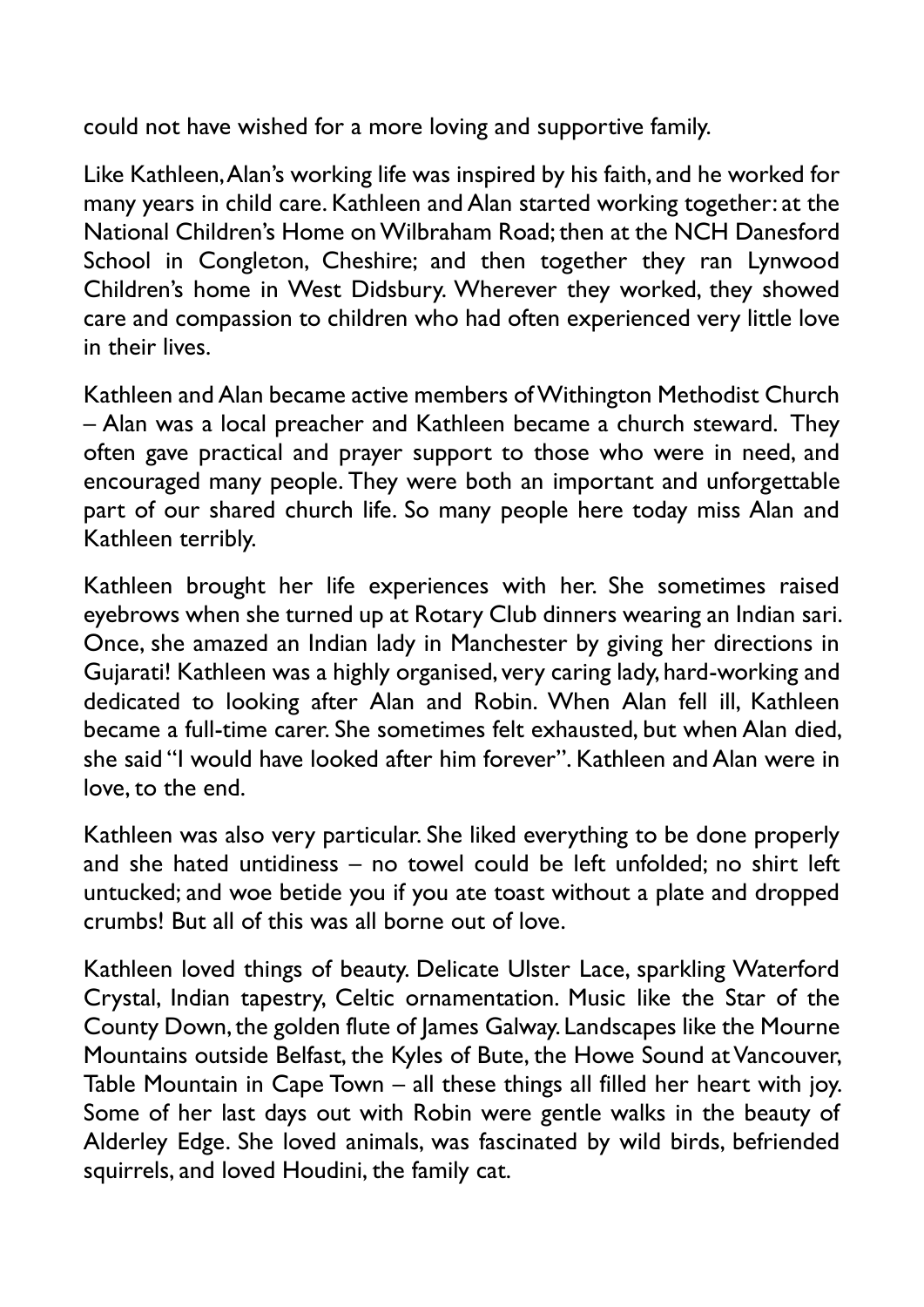Kathleen and her 3 sisters were a close family, even when they found themselves thousands of miles apart. In the 1970s, Betty went to work as a nurse in Malaŵi. Kathleen would never interfere, but would listen carefully & offer encouragement and wise advice if it were sought. It was always a treat, to hear each other's voices on the phone! The sisters and their families also really appreciated her hospitality and enjoyed spending time together in Manchester and Northern Ireland, and on memorable holidays in Jersey & on The Rhine. Kathleen was also loved by Alan's side of the family, his sisters Mavis in South Africa and Nola in Canada, and they maintained a fond friendship across the globe after Alan had died.

Kathleen's last few months reminded us of her resilience. In September, she fell at home and broke her hip. She had a hip replacement at Wythenshawe Hospital and then spent many weeks undergoing physiotherapy, fighting valiantly to get back on her feet. She was irrepressible in her conviction that all her challenges were only temporary, and that she would recover and come back home. She never gave up.

She was about to return home when pneumonia struck. Sadly, within a few short, unexpected days it was too much. Robin sat with her day and night in Manchester Royal Infirmary, holding her hand and stroking her hair.

Kathleen passed away in the early hours of Saturday 27 November.

To the end Kathleen was strong, determined, and the most loving mother, sister and friend anyone could hope for. Her sisters are all very proud of how loving and thoughtful Robin was to his Mum.

She sailed gently to the Other Shore, to be with her Lord for ever. Thankfully, The Lord understands our grief and carries us through it. Our prayers are for Robin, Audrey, Betty, Hazel, Teddy, Peter and Phillip as they cope with their sad loss.

A slideshow of photos showing Kathleen's rich life can be found here [https://www.youtube.com/watch?v=RHZRiq\\_0uJs](https://www.youtube.com/watch?v=RHZRiq_0uJs)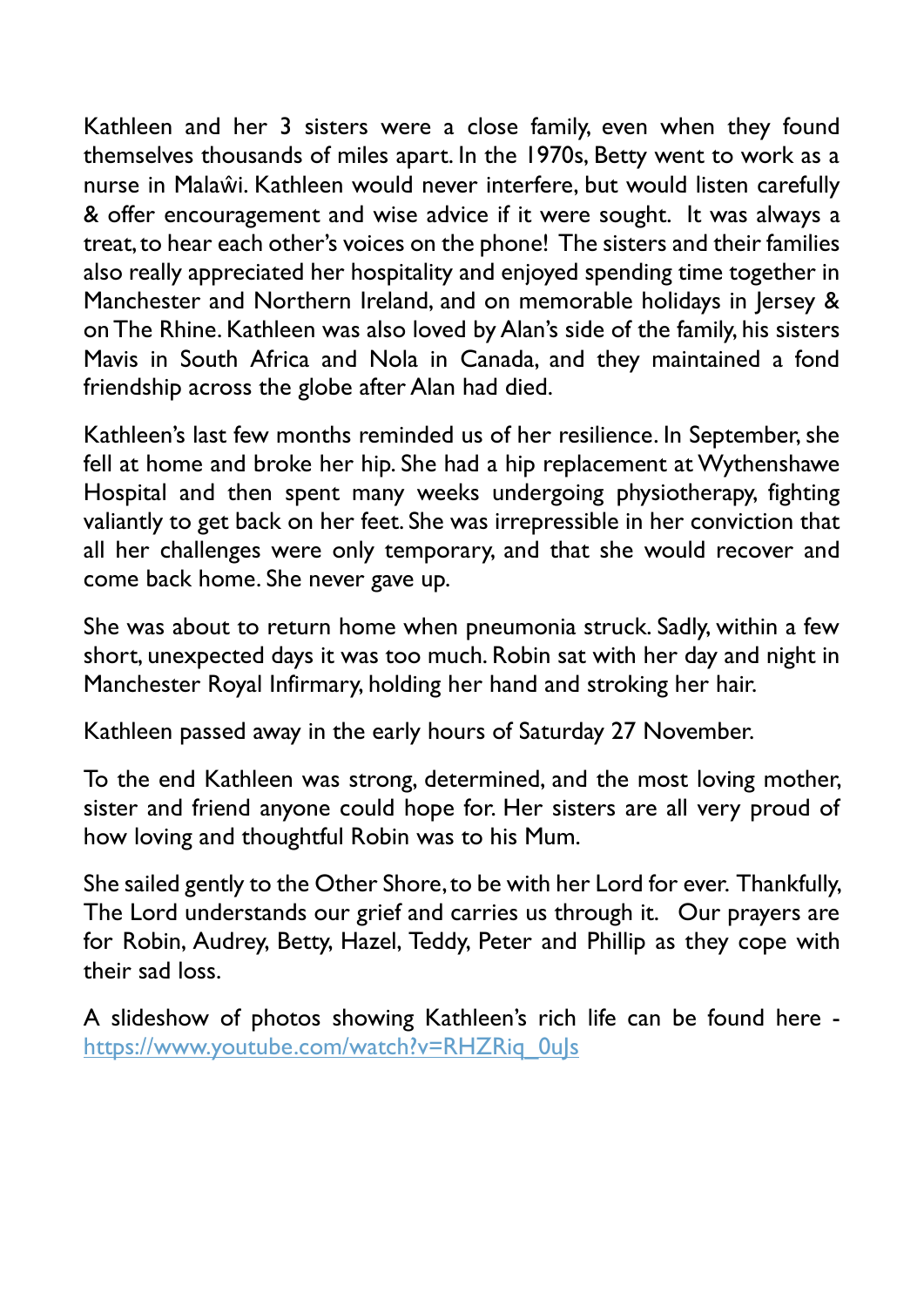## THANK YOU FOR READING!



#### **The next magazine will be out on the 6 th March on the Withington Methodist Church Facebook Group and via email.**

If you have anything you would like to contribute to next month's magazine please pass it on to Caroline Fielding [withingtonmethodistnews@gmail.com](mailto:withingtonmethodistnews@gmail.com)

**If you would like to receive an emailed copy of the magazine please email - [withingtonmethodistnews@gmail.com](mailto:withingtonmethodistnews@gmail.com)**